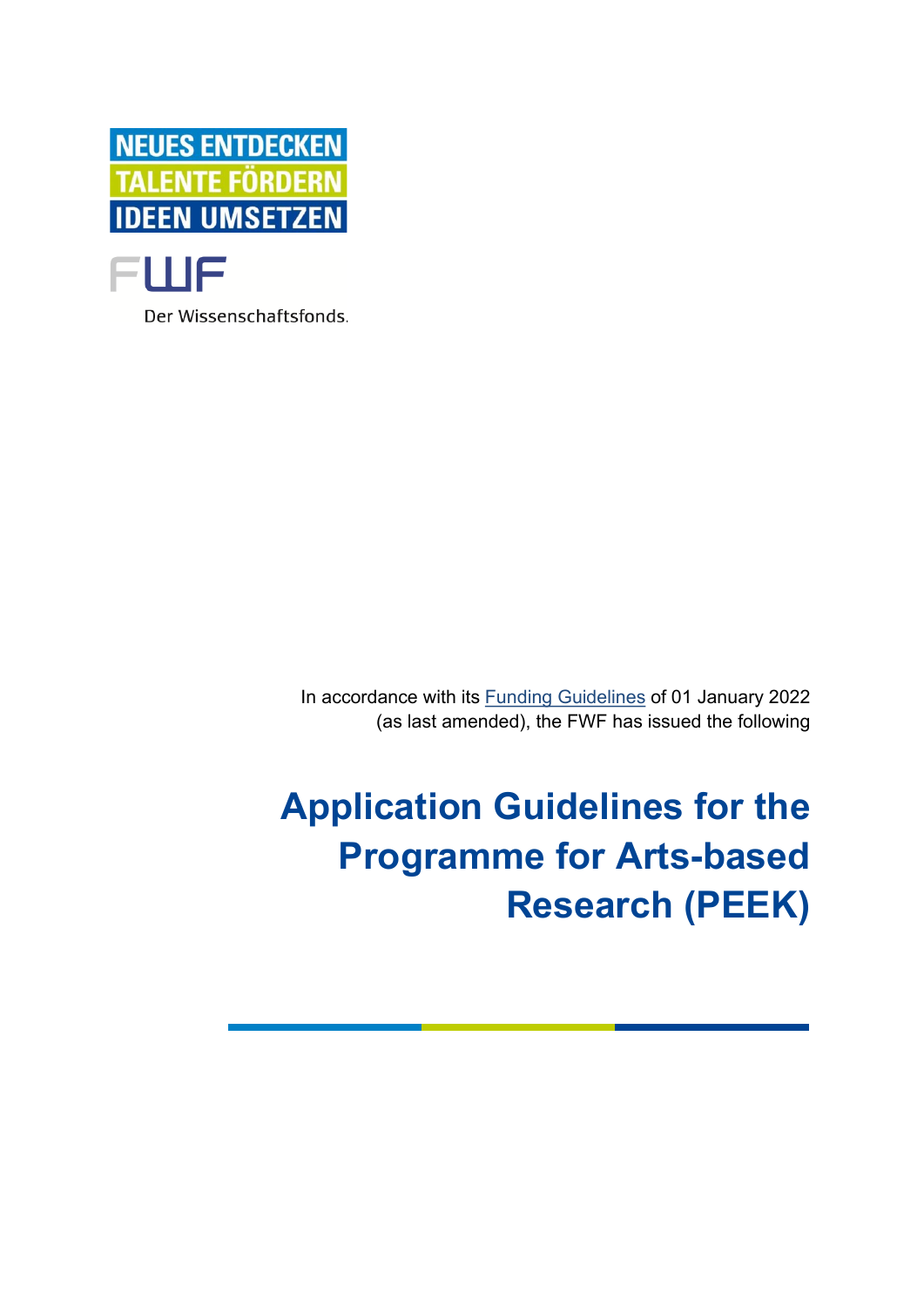

# **Table of contents**

| 1 <sub>1</sub> |                                                                          |        |                                                                                        |  |
|----------------|--------------------------------------------------------------------------|--------|----------------------------------------------------------------------------------------|--|
|                | 1.1.                                                                     |        |                                                                                        |  |
|                | 1.2.                                                                     |        |                                                                                        |  |
|                | 1.3.                                                                     |        |                                                                                        |  |
|                | 1.4.                                                                     |        |                                                                                        |  |
|                | 1.5.                                                                     |        |                                                                                        |  |
|                |                                                                          | 1.5.1. |                                                                                        |  |
|                |                                                                          | 1.5.2. |                                                                                        |  |
|                | 1.6.                                                                     |        |                                                                                        |  |
|                |                                                                          |        |                                                                                        |  |
| 2.             |                                                                          |        |                                                                                        |  |
|                | 2.1.<br>2.2.                                                             |        |                                                                                        |  |
|                |                                                                          |        |                                                                                        |  |
|                |                                                                          | 2.2.1. |                                                                                        |  |
|                |                                                                          | 2.2.2. |                                                                                        |  |
|                |                                                                          | 2.2.3. |                                                                                        |  |
|                | 2.3.                                                                     |        |                                                                                        |  |
|                |                                                                          | 2.3.1. |                                                                                        |  |
|                |                                                                          | 2.3.2. |                                                                                        |  |
|                |                                                                          | 2.3.3. |                                                                                        |  |
|                |                                                                          | 2.3.4. | Annex 3: CVs and description of previous research achievements 9                       |  |
|                |                                                                          | 2.3.5. |                                                                                        |  |
|                | 2.4.                                                                     |        |                                                                                        |  |
|                | 2.5.                                                                     |        |                                                                                        |  |
|                |                                                                          | 2.5.1. |                                                                                        |  |
|                |                                                                          | 2.5.2. |                                                                                        |  |
|                |                                                                          | 2.5.3. |                                                                                        |  |
|                |                                                                          | 2.5.4. |                                                                                        |  |
|                |                                                                          | 2.5.5. |                                                                                        |  |
|                |                                                                          | 2.5.6. | Costs as part of national and international cooperation arrangements  13               |  |
|                |                                                                          | 2.5.7. |                                                                                        |  |
|                |                                                                          | 2.5.8. |                                                                                        |  |
|                | 2.6.                                                                     |        |                                                                                        |  |
|                | 2.7.                                                                     |        |                                                                                        |  |
|                | 2.8.                                                                     |        |                                                                                        |  |
|                |                                                                          |        |                                                                                        |  |
| 3.             |                                                                          |        |                                                                                        |  |
| 4.             | Compliance with legal requirements and standards of research integrity18 |        |                                                                                        |  |
| 5.             |                                                                          |        |                                                                                        |  |
|                |                                                                          |        | Appendix 1: Template: information on the research institution and finances20           |  |
|                |                                                                          |        |                                                                                        |  |
|                |                                                                          |        | Appendix 2: Notes and questions for reviewers in the Programme for Arts-based Research |  |
|                |                                                                          |        |                                                                                        |  |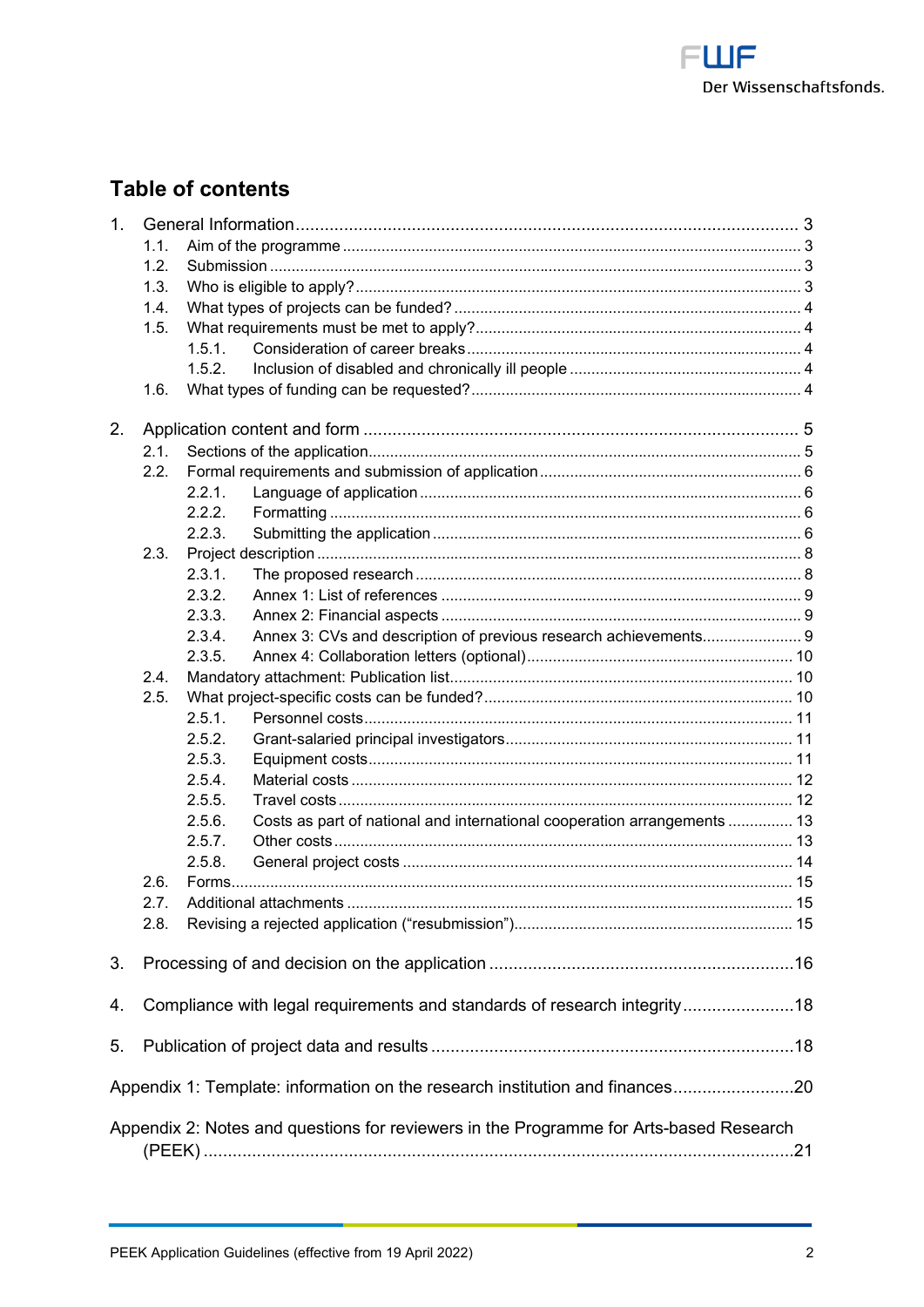

# <span id="page-2-0"></span>**1. General Information**

## <span id="page-2-1"></span>**1.1. Aim of the programme**

The aim is to fund clearly defined research proposals (hereinafter referred to as "projects") of high artistic and academic quality at an international level in the field of arts-based research. This is a type of basic research that aims at increasing the existing knowledge base and developing new methods by means of aesthetic and artistic processes of knowledge production rather than those of pure science and scholarship. In general, one principal investigator is responsible for planning and carrying out projects; however, this person can collaborate with national and/or international research partners.

## <span id="page-2-2"></span>**1.2. Submission**

The calls take place once a year in spring. Applications are not accepted on a rolling basis. Applications must be submitted online at *[elane.fwf.ac.at](https://elane.fwf.ac.at/)*.

Once the application has been submitted online, a PDF cover sheet will be generated. The application shall not be considered officially submitted until the FWF receives the signed and stamped cover sheet (see also [section 2.2.3.](#page-5-3)).

## <span id="page-2-3"></span>**1.3. Who is eligible to apply?**

Eligible to apply are researchers engaged in arts-based research who possess excellent artistic, scientific, scholarly and/or arts-based research qualifications, sufficient time resources, and have access to the infrastructure necessary to carry out the project submitted. No specific academic title is needed, nor is Austrian citizenship required; however, the project must be carried out in Austria or under the auspices of an Austrian research institution at which the principal investigator works. Applications for the Programme for Arts-based Research (PEEK) may only be submitted by an individual natural person; institutions or companies may not apply.

Please note that the number of ongoing/approved projects in which one researcher can serve as principal investigator is limited to three in the Stand-Alone projects, International Programmes, Clinical Research and Arts-Based Research programmes. Further information on restrictions concerning the number of ongoing projects and limits on the submission of applications can be found at [Restriction on the number of projects.](https://www.fwf.ac.at/fileadmin/files/Dokumente/Antragstellung/project_number_limit.pdf)

For information on submitting an application from abroad, see the FWF website at [Applications from abroad.](https://www.fwf.ac.at/en/research-funding/applications-from-abroad/)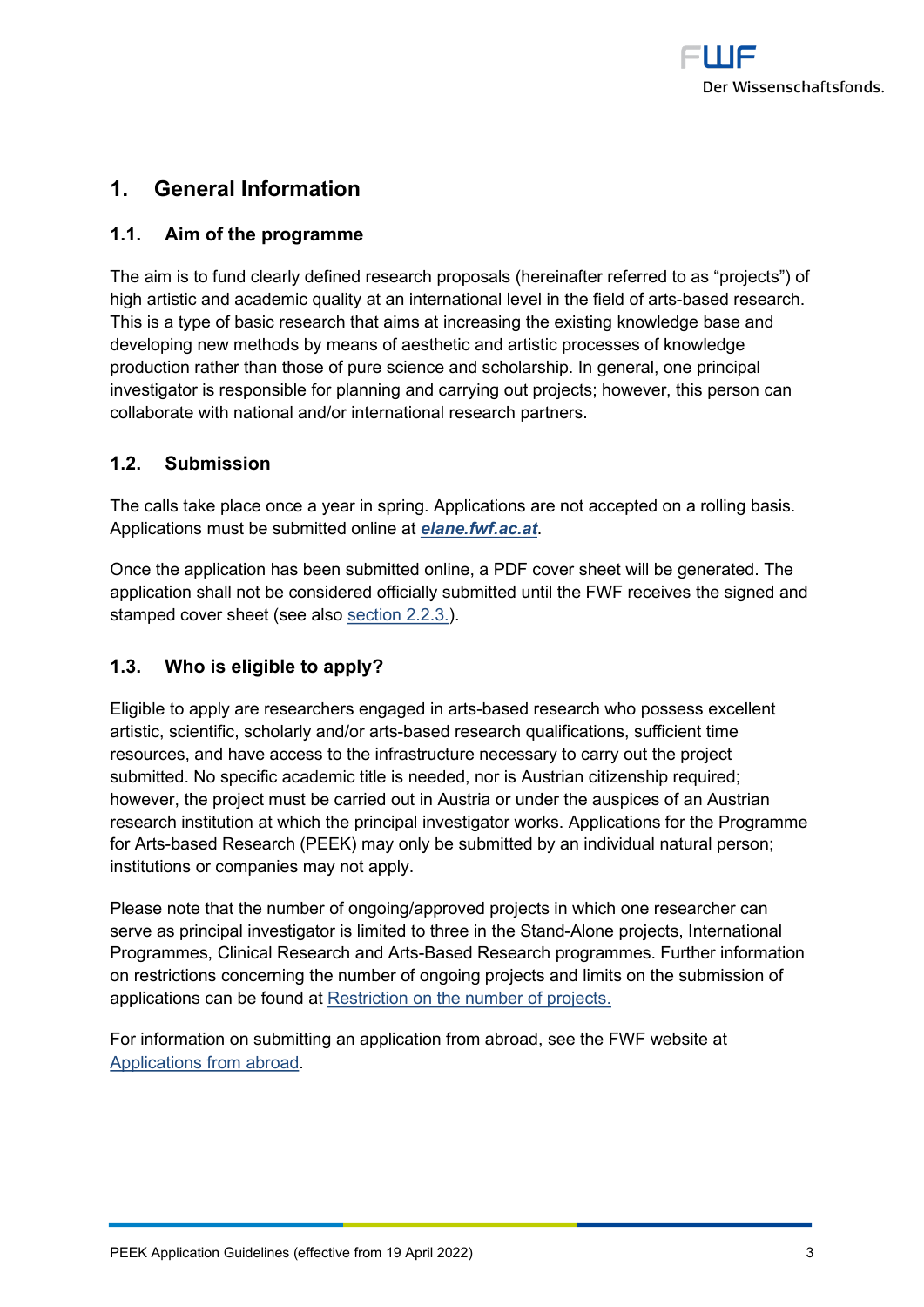

## <span id="page-3-0"></span>**1.4. What types of projects can be funded?**

Funding may be requested for arts-based research projects that are clearly defined, convincingly described in terms of objectives and methods, and limited in time (no more than 48 months). Aspects of a research project that go beyond the realm of science and scholarship in the field of arts-based research may be mentioned, but they will not play a part in the assessment of whether the project should be funded. Double funding is not permitted (see [Funding guidelines\)](https://www.fwf.ac.at/en/research-funding/decision-making-procedure-evaluation/funding-guidelines/).

If the structure and the content of the project are such as to potentially require further projects, please refer to the supplementary information on [long-term projects](https://www.fwf.ac.at/fileadmin/files/Dokumente/Antragstellung/Einzelprojekte/p_long-term-projects.pdf) (also applies for PEEK).

## <span id="page-3-1"></span>**1.5. What requirements must be met to apply?**

<span id="page-3-6"></span>Applications within the Programme for Arts-based Research (PEEK) must be led by applicants of good standing, as judged by international standards, whose research demonstrates a relationship to  $\mathsf{EEK^1}.$  $\mathsf{EEK^1}.$  $\mathsf{EEK^1}.$  Applicants must show that they possess the qualifications needed to carry out the project by means of relevant artistic, scientific, scholarly, and/or arts-based research achievements over the last 5 years commensurate with their career stage, which establish their international visibility.

#### <span id="page-3-2"></span>**1.5.1. Consideration of career breaks**

The FWF will take justified career breaks (e.g., parental leave, caring for a family member, or long-term illness, or research position in the non-academic sector) into consideration in assessing the applicant's eligibility to apply. Relevant information can be included in the CV and thus also be available to the reviewers.

## <span id="page-3-3"></span>**1.5.2. Inclusion of disabled and chronically ill people**

The FWF will also take any exceptions to typical career paths due to disability and/or chronic illness into consideration in assessing the applicant's eligibility to apply. Relevant information can be included in the CV and thus also be available to the reviewers.

## <span id="page-3-4"></span>**1.6. What types of funding can be requested?**

Project-specific costs are eligible for funding. These include personnel and non-personnel costs that are necessary for carrying out the project and that go beyond the resources provided by the infrastructure of the research institution. The FWF does not finance the infrastructure or basic equipment of research institutions.

<span id="page-3-5"></span>[<sup>1</sup>](#page-3-6) The acronym EEK is derived from the German expression "**E**ntwicklung und **E**rschließung der **K**ünste".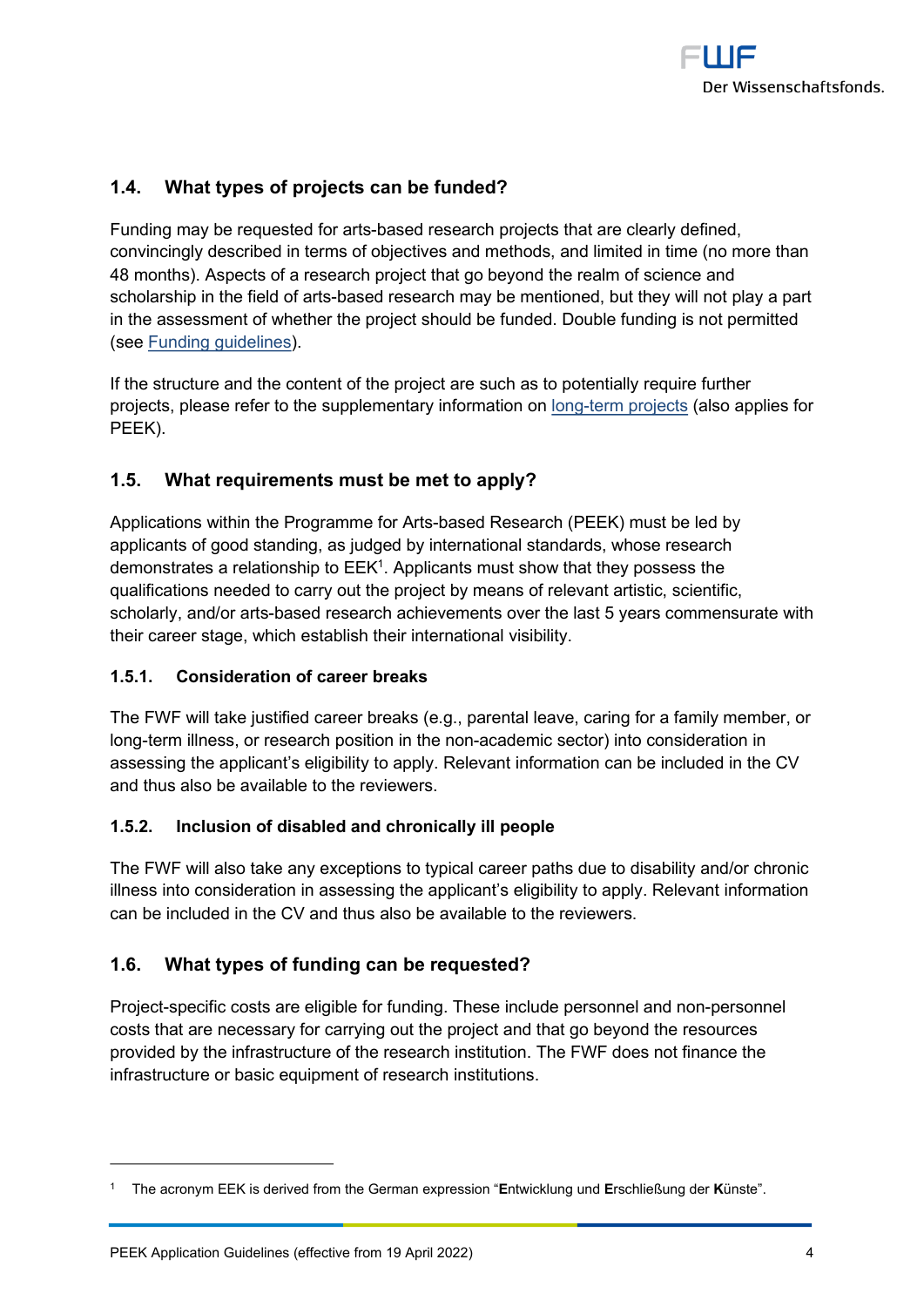

For information on requesting funding for the personnel costs of the principal investigator (= applicants who intend their salary to be paid from the grant), see [Information on funding the](https://www.fwf.ac.at/fileadmin/files/Dokumente/Antragstellung/information_grant-salaried-PI.pdf)  [principal investigator's \(PI's\) salary.](https://www.fwf.ac.at/fileadmin/files/Dokumente/Antragstellung/information_grant-salaried-PI.pdf)

The National Research Partner form should be completed for costs arising from the collaboration with [national research partners](https://www.fwf.ac.at/fileadmin/files/Dokumente/Antragstellung/glossary_application-guidelines.pdf) that are not invoiced to the principal investigator, but have to be handled directly between the research institution of the national research partner and the FWF.

Please note that exaggerated costs may represent a reason for rejecting an application, even one that is considered excellent in terms of content. The number of reviews necessary for approval depends on the amount of funds requested (see [section 3.\)](#page-15-0).

## <span id="page-4-0"></span>**2. Application content and form**

## <span id="page-4-1"></span>**2.1. Sections of the application**

For an application to be complete, it must contain the following sections:

- **1) Abstract** in **English** comprising no more than 3,000 characters (incl. spaces; no formulas or special characters). The abstract will be used to inform potential reviewers about the project. The abstract must be subdivided into the following sections using the given English terms:
	- Wider arts-based research context / theoretical framework
	- Hypotheses / research questions / objectives
	- Approach / methods
	- Level of originality / innovation
	- **Primary staff involved in the project**

Where options are given (indicated by slashes), please choose an option that is appropriate for your project.

#### **2) Project description:**

A project description on no more than 20 consecutively numbered pages, incl. table of contents, list of abbreviations, headings, figures, captions, tables, footnotes, etc.

The project description must also include the following annexes on additional pages:

- **EXE** Annex 1: List of literature cited in the application (*References*) on no more than 5 pages;
- Annex 2: Information on research institution(s) and justification of requested funding;
- Annex 3: CV and description of previous artistic, scientific, scholarly, or arts-based research achievements (no more than 3 pages per CV);
- Annex 4 (optional): Collaboration letters of national and international cooperation partners (no more than 1 page per letter);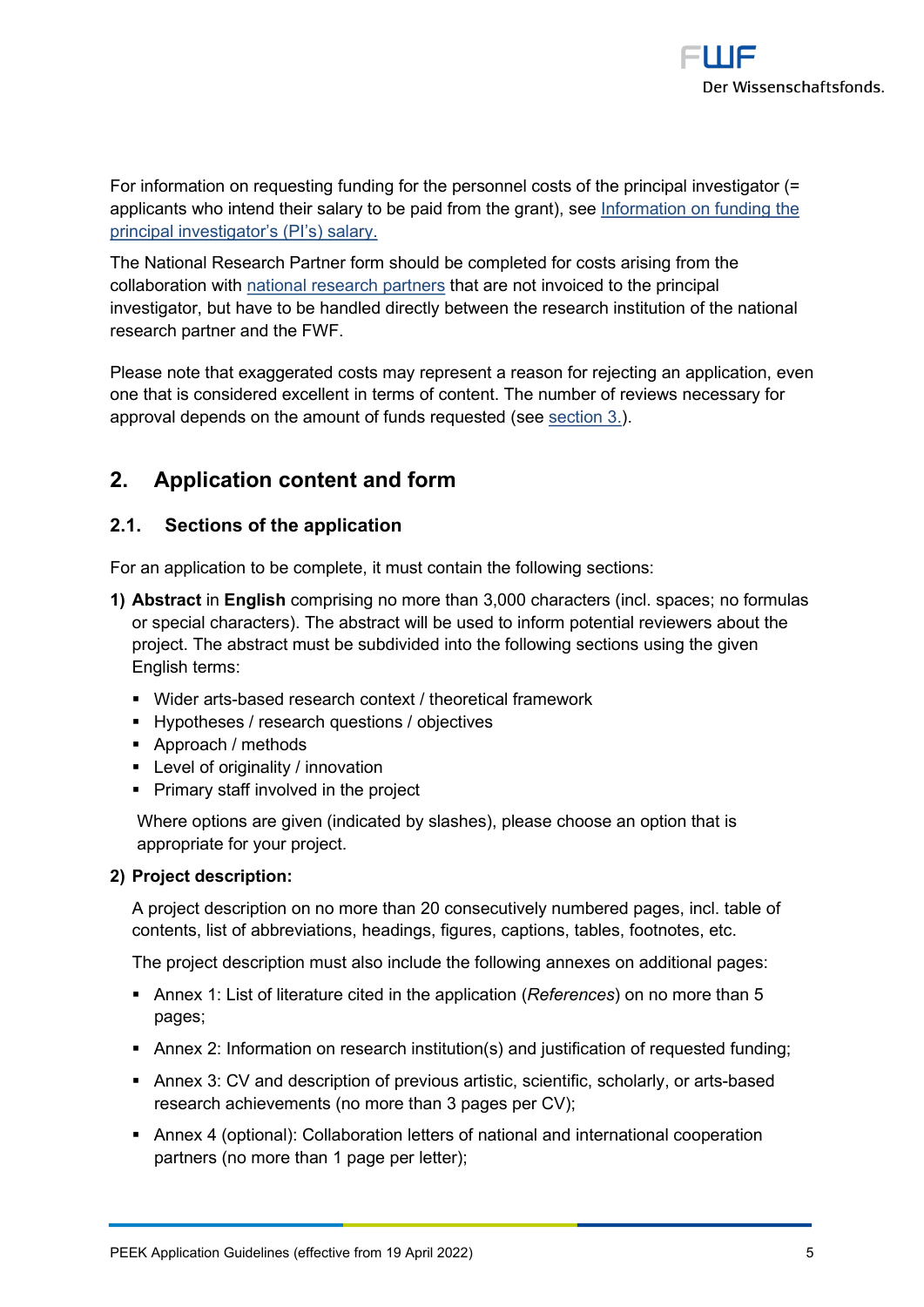

The project description including theseannexes must be uploaded as a single file called proposal.pdf. The FWF will send this document to the reviewers.

### **3) Attachments to be uploaded individually:**

- **Mandatory**: publication list for the last 5 years, broken down into quality assured and non-quality assured (see also [section 2.4.](#page-9-1)).
- **Where applicable**: cover letter; list of reviewers to be excluded; report on results, or final report for follow-up applications (see also [section 2.7.](#page-14-1)); for resubmissions: overview of all changes made in the resubmitted application and response(s) to reviews; vendor quotes for equipment, etc.

#### **4) Completed forms**

- Required forms: *abstract, application form, Cost breakdown form and Co-authors* form;
- Optional forms: *National research partners* form, *National / International cooperation arrangements* form.

## <span id="page-5-0"></span>**2.2. Formal requirements and submission of application**

#### <span id="page-5-1"></span>**2.2.1. Language of application**

To allow applications to be reviewed by international experts, applications must be submitted in English. If desired, a version in German or another language may be added as a supplement.

## <span id="page-5-2"></span>**2.2.2. Formatting**

The continuous text in the project description, annexes 1-3, and the attachments (except for vendor quotes) must be written in 11 pt. font with 15-20 pt. spacing and at least 2 cm margins. Applicants must comply strictly with all upper limits (e.g., number of pages, attachments, etc.).

Citations in the text and the list of works cited (*References*) in the application must be in line with the conventions of the respective discipline, preferably according to a widely-used style guide (e.g., *Chicago Manual of Style*, *APA Publication Manual*). Applicants are free to choose the citation conventions or style guide they prefer, but they must apply them/it consistently throughout the application. If available, a [DOI address](http://www.doi.org/) (DOI = Digital Object Identifier) or another [persistent identifier](https://en.wikipedia.org/wiki/Persistent_identifier) should be used for the literature cited.

## <span id="page-5-3"></span>**2.2.3. Submitting the application**

<span id="page-5-4"></span>The application must be submitted online at *[elane.fwf.ac.at.](https://elane.fwf.ac.at/)*

To submit the application online, applicants are required to register at the address shown above. All the necessary forms must then be filled out online; additional documents such as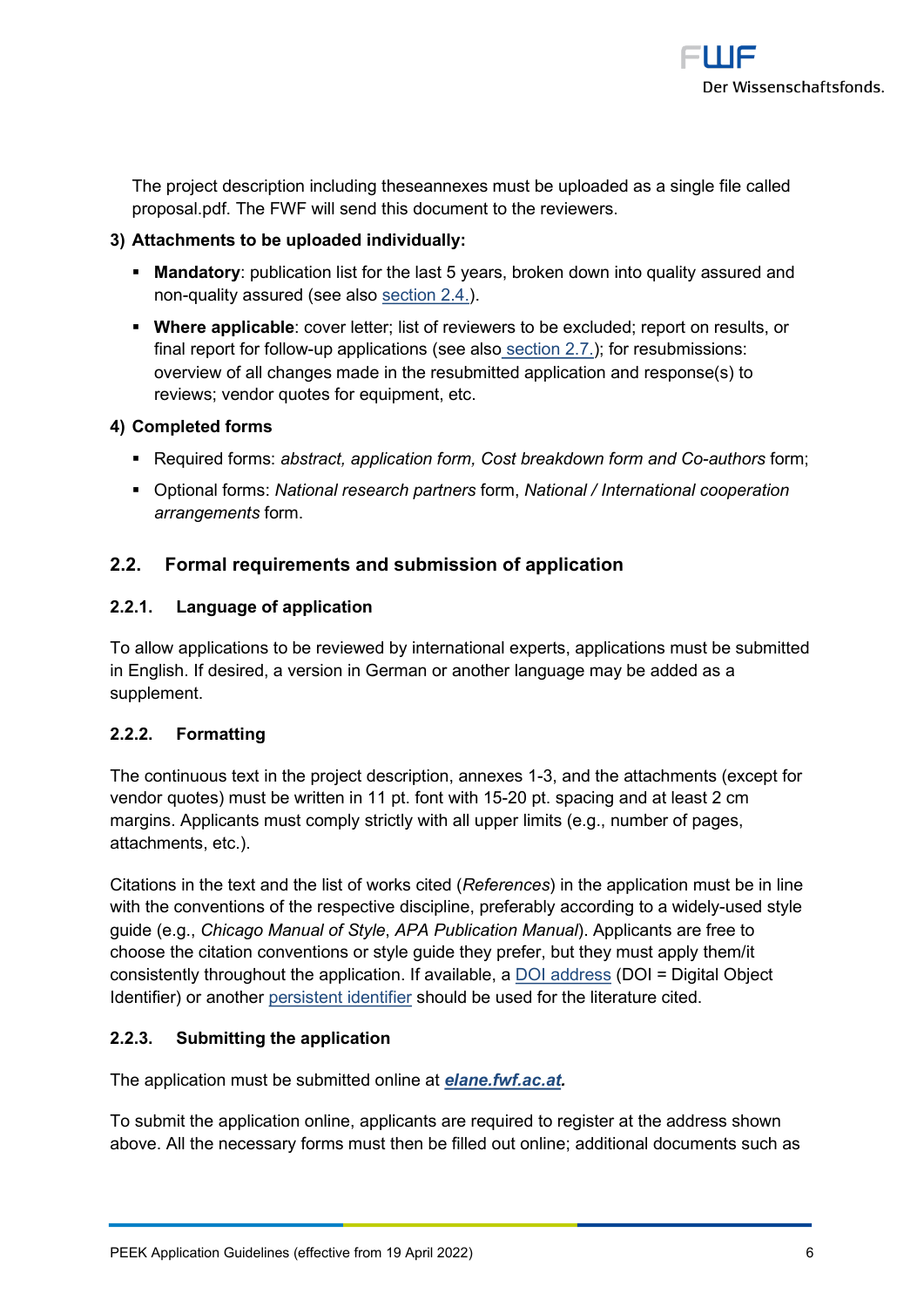

the project description are to be uploaded as well. For additional information, see the ['User](https://elane.fwf.ac.at/wicket/resource/org.apache.wicket.Application/QuickReference_en-ver-BEBE0AE980D9E3AAD9C10DE9C2B99684.pdf)  [manual –](https://elane.fwf.ac.at/wicket/resource/org.apache.wicket.Application/QuickReference_en-ver-BEBE0AE980D9E3AAD9C10DE9C2B99684.pdf) elane'.

### **1) Required parts of the application:**

- **a) Files:**
	- *Proposal.pdf* (project description incl. annexes 1-3 and where applicable 4, with PDF bookmarks, at least for the major sections)
	- *Publication list.pdf* (publication list of all the key project participants for the last 5 years, broken down into quality assured and non-quality assured)

#### **b) Forms:**

- *Abstract* in English
- *Application* form
- *Cost breakdown*
- *Co-authors* (mandatory information)
- *National research partners* (if applicable)
- *National and international cooperation arrangements* (if applicable)

#### **2) File uploads – if applicable:**

- *Cover\_Letter.pdf* (= accompanying letter)
- *Negative\_list.pdf* (= list of reviewers who should be excluded)
- *Follow.pdf* (= result report or final report of the previous project in case of follow-up applications)
- *Overview Revision.pdf* (=in the case of resubmission, overview of all changes made in the resubmitted application)
- *Revision.pdf* (=in the case of resubmission, an overall response to all the reviewers or, if preferred, a short response to *each* reviewer saved in a *separate* file: *Revision\_A.pdf, Revision\_B.pdf* etc.)
- *Quotes\_equipment.pdf*
- *Quotes\_other\_costs.pdf*

Once the application has been submitted, a [PDF cover sheet](https://www.fwf.ac.at/fileadmin/files/Dokumente/Antragstellung/glossary_application-guidelines.pdf) will be generated automatically.

This cover sheet must be sent to the FWF

- a) by conventional mail with the handwritten signature of the applicant and the handwritten signature(s) of the authorised signatory or signatories of the research institute(s) and the stamps of the research institute(s), *or*
- b) by email [\(office@fwf.ac.at\)](mailto:office@fwf.ac.at) with a scan of the signature(s) and stamps(s) of the research institute(s) and **signed using the applicant's qualified electronic signature [\(Citizen](https://www.buergerkarte.at/en/)  [Card/Mobile Phone Signature\)](https://www.buergerkarte.at/en/)**, *or*
- c) by email [\(office@fwf.ac.at\)](mailto:office@fwf.ac.at) and signed using the qualified electronic signature of the research institute(s) and the applicant.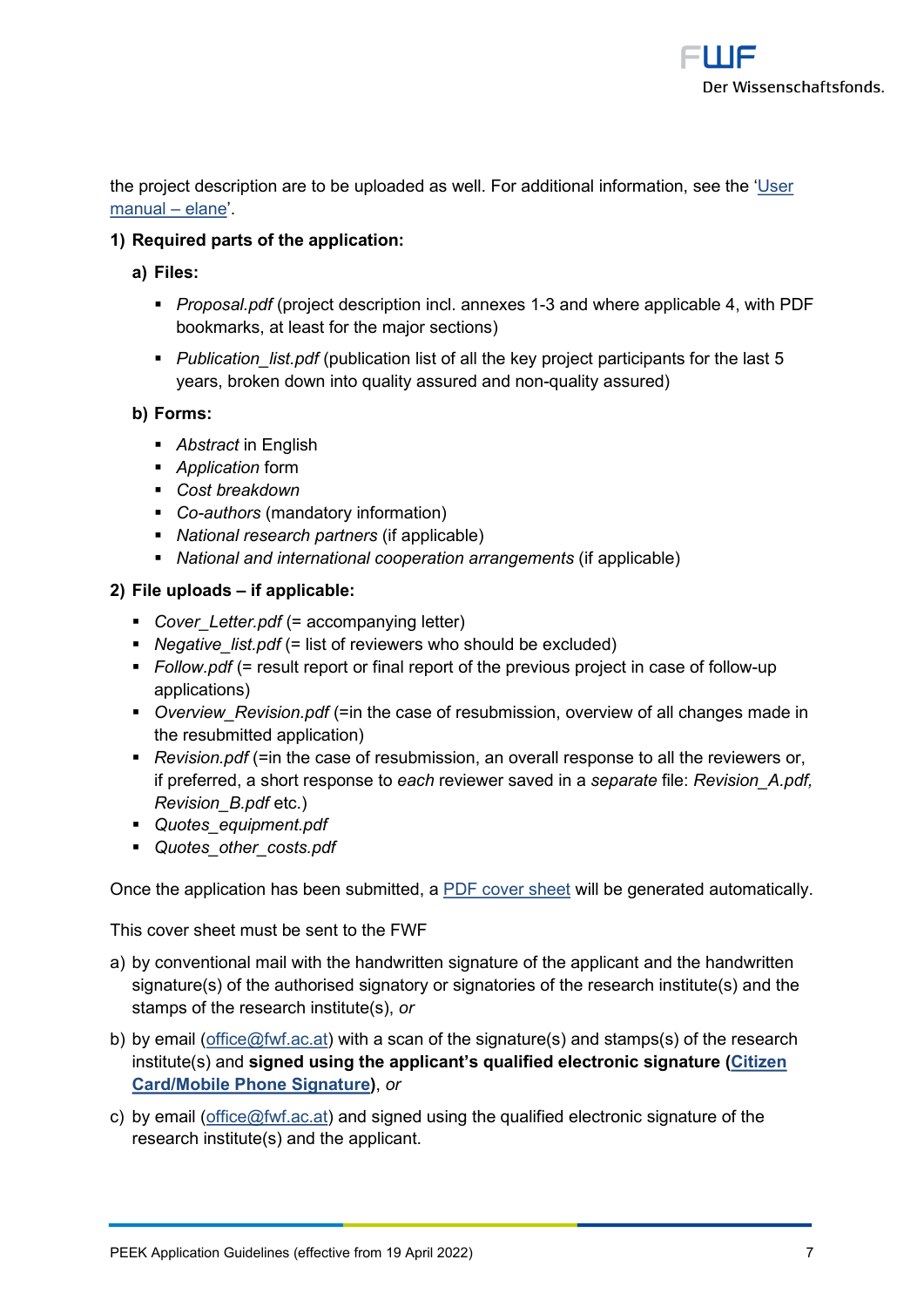

The application shall not be considered officially submitted until the FWF receives the cover sheet signed in the manner described above. Please note that a scanned version with signatures and stamps but **not signed using the applicant's qualified electronic signature** (Citizen Card/Mobile Phone Signature) is **not sufficient**.

## <span id="page-7-0"></span>**2.3. Project description**

The project description must comprise no more than 20 pages and include a table of contents as well as the contents described in [section 2.3.1.](#page-7-1) Annexes must be attached to the project description in the order indicated in [section 2.3.2.](#page-8-0) Only the project description including the annexes will be forwarded to the reviewers.

#### <span id="page-7-1"></span>**2.3.1. The proposed research**

- 1) State of the art of relevant international arts-based research (including own preliminary work, if applicable) and relation of the project to this context
- 3) Clearly defined aims and hypotheses or arts-based research question(s) of the project
- <span id="page-7-4"></span>4) Description of the project's anticipated level of originality or arts-based research innovation[2](#page-7-2)
- 5) Methods
- 6) Intended [cooperation arrangements](https://www.fwf.ac.at/fileadmin/files/Dokumente/Antragstellung/glossary_application-guidelines.pdf) (national and/or international) as part of the planned project should be explained. This explanation should specify the people with whom the applicant aims to collaborate, what the subject of the intended cooperation arrangement(s) will be and what they will contribute to the project. All of the national and/or international cooperation arrangements that were stated to be essential in the project description should be listed on the cooperation arrangements form and may be evidenced by a collaboration letter.
- 7) Work plan and timeline
- 8) Artistic, scientific, scholarly or arts-based research qualifications of the researchers involved
- 9) All potential ethical, safety-related, or regulatory aspects<sup>[3](#page-7-3)</sup> of the submitted project and how the applicant plans to deal with them must be described in a separate section. These

- Application or development of new research methods, new technologies, or original approaches to solving research questions,
- Application or modification of existing methods, technologies, or approaches to new research questions. Please note that the next logical step or the incremental further development of published data is not considered to be innovative or original.
- <span id="page-7-3"></span>[3](#page-7-5) For instance, the European Commission's *[Ethics for Researchers](http://ec.europa.eu/research/participants/data/ref/fp7/89888/ethics-for-researchers_en.pdf)* or *[The European Code of Conduct for](https://ec.europa.eu/info/funding-tenders/opportunities/docs/2021-2027/horizon/guidance/european-code-of-conduct-for-research-integrity_horizon_en.pdf)  [Research Integrity](https://ec.europa.eu/info/funding-tenders/opportunities/docs/2021-2027/horizon/guidance/european-code-of-conduct-for-research-integrity_horizon_en.pdf)* can serve as a guide here*.*

<span id="page-7-2"></span><sup>&</sup>lt;sup>[2](#page-7-4)</sup> Examples of applications worthy of funding include, among others:

<span id="page-7-5"></span>Research on new ideas and/or examination of new research questions,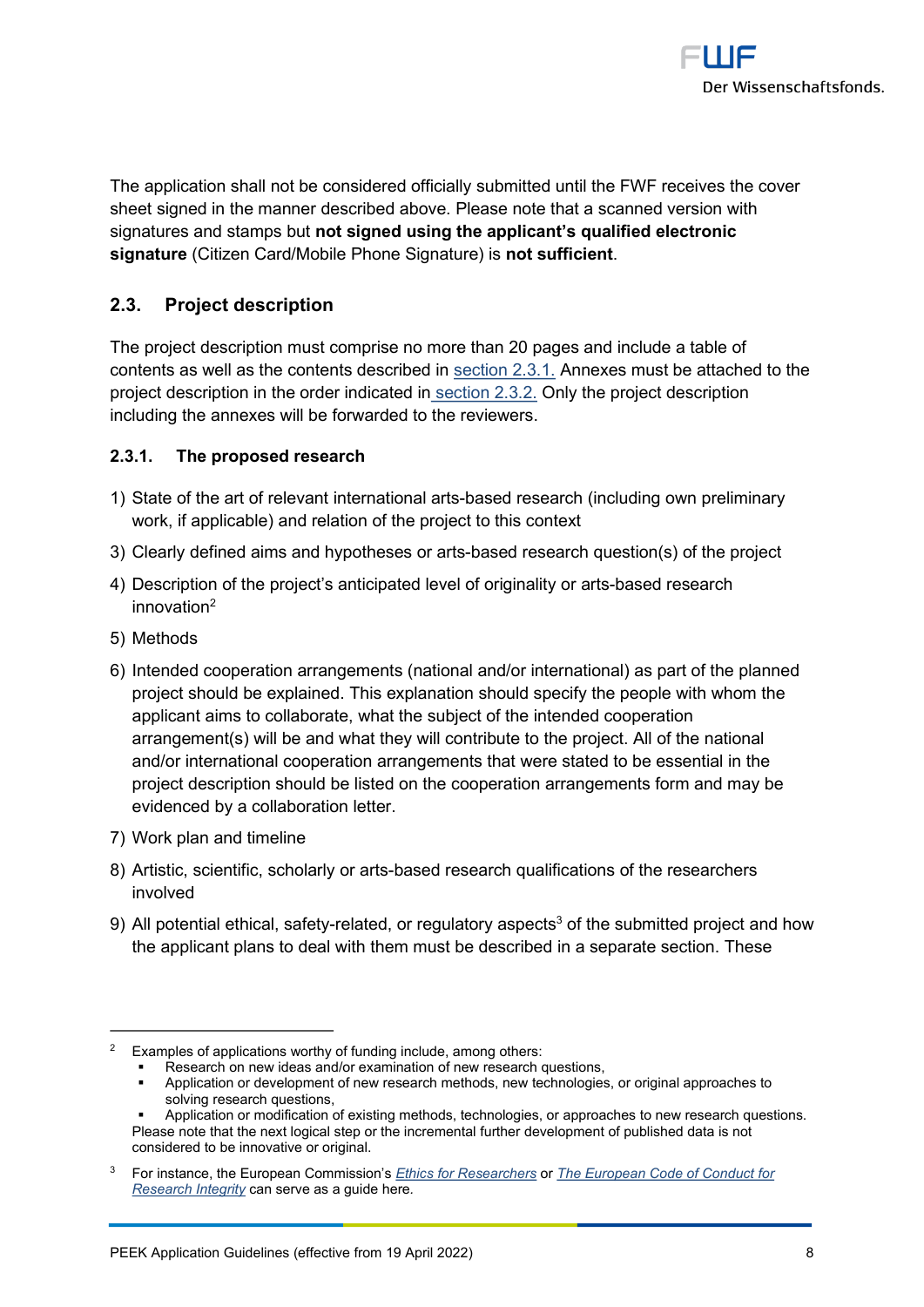<span id="page-8-4"></span>

questions should be addressed briefly in the text even if the applicant believes the project does not raise any ethical issues.

A separate section must describe what sex-specific and gender-related issues $^4$  $^4$  the planned project may potentially give rise to, and how the applicant intends to deal with them. These must be addressed briefly in the text even if the applicant believes the project does not raise any sex-specific and gender-related issues.

#### <span id="page-8-0"></span>**2.3.2. Annex 1: List of references**

List of literature cited in the application on no more than 5 pages

#### <span id="page-8-1"></span>**2.3.3. Annex 2: Financial aspects**

The template for the description of projected costs can be found in [Appendix](#page-19-0) 1.

- Information on the research institution and those of the national research partners
	- ‒ Existing personnel (not financed by the FWF; usually, the principal investigator and the personnel of the research institutions)
	- ‒ Existing infrastructure
- **•** Information on the funding requested
	- ‒ Explain briefly why the personnel requested is needed (type(s) of requested position(s), job descriptions, extent of employment, and duration of involvement in the project);
	- ‒ Explain briefly why the non-personnel cost applied for are justified (equipment, materials, travel, and other costs). If funding for equipment is requested, applicants must explain why this does not constitute part of the basic equipment of the given research environment – see [section 2.5.3.](#page-10-2)

#### <span id="page-8-2"></span>**2.3.4. Annex 3: CVs and description of previous research achievements**

The CVs and artistic, scientific, scholarly, or arts-based research achievements (for the principal investigator as well as a maximum of three other project [participants\)](https://www.fwf.ac.at/fileadmin/files/Dokumente/Antragstellung/glossary_application-guidelines.pdf) and should be described on no more than three pages per person.

#### *2.3.4.1. Required contents for CVs*

■ Name and contact details of the person, address of the research institution, and relevant websites. It is also required to provide a publicly available link (hyperlink) to a list of all publications; the use of [ORCID](https://orcid.org/) (Open Researcher and Contributor ID) is expressly recommended for this purpose.

<span id="page-8-3"></span>Positioning and reflecting on the research approaches planned for the project in terms of sex-specific and gender-related issues, for instance: Is the research approach likely to produce sex-specific and gender-related findings? If so, what findings? How and where are these integrated into the research approach? (For information on checking the relevance of sex-specific and gender-related issues to a project, see [https://www.fwf.ac.at/en/about-the-fwf/gender-issues/fix-the-knowledge/fix-the-knowledge-detail/\)](https://www.fwf.ac.at/en/about-the-fwf/gender-issues/fix-the-knowledge/fix-the-knowledge-detail/)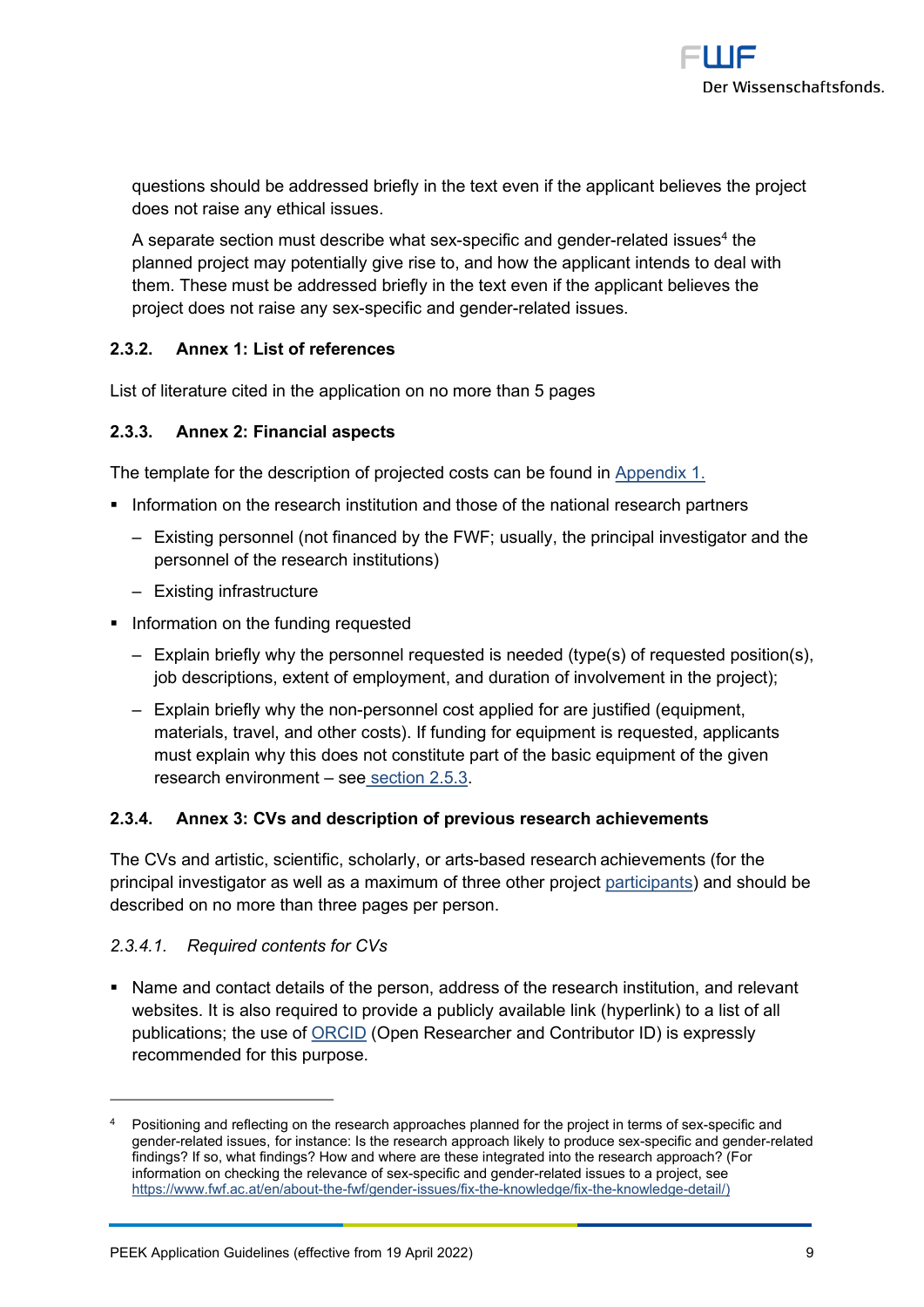

- **EXECT ST List of artistic, scientific, scholarly, or arts-based research milestones and relevant** positions held to date (with a brief explanation of any career gaps, if applicable).
- Main areas of research and short statement of the most important artistic, scientific, scholarly, or arts-based research results achieved to date.

## *2.3.4.2. Required description of previous artistic, scientific, scholarly, or arts-based research achievements*

- Arts-based research publications or artistic works: list of no more than ten of the most important published or accepted publications or works (journal articles, monographs, edited volumes, contributions to edited volumes, preprints, proceedings, concerts, exhibitions, installations, performances, art works, etc.), for each publication, if available, either a [DOI address](http://www.doi.org/) or another [persistent identifier](http://en.wikipedia.org/wiki/Persistent_identifier) must be indicated. In accordance with the [San Francisco Declaration on Research Assessment \(DORA\),](https://sfdora.org/) journal-based metrics like the journal impact factor should not be included.
- **E** Additional artistic, scientific, scholarly, or arts-based research achievements: list of no more than ten of the most important research achievements apart from academic publications (such as awards, conference papers, keynote speeches, important research projects, research data, software, codes, exhibitions, knowledge transfers, science communication, licenses, or patents).

## <span id="page-9-0"></span>**2.3.5. Annex 4: Collaboration letters (optional)**

Confirmations (each no more than 1 page) of national and international cooperation partners that the project description clearly identifies as essential for the project.

## <span id="page-9-1"></span>**2.4. Mandatory attachment: Publication list**

<span id="page-9-4"></span>A list of all research publications<sup>[5](#page-9-3)</sup> over the last five years (broken down into "quality assured publications" and "other publications", see [section 1.5.\)](#page-3-1) of all participants for whom a curriculum vitae is enclosed, as well as for all project members for whom personnel costs are requested (merged into the document *publication list.pdf*). This list – which will not be forwarded to the reviewers – is used to assess applicants' eligibility and helps the FWF to speed up the process of finding reviewers who do not have a conflict of interest.

## <span id="page-9-2"></span>**2.5. What project-specific costs can be funded?**

Funding may only be requested for the following cost categories.

<span id="page-9-3"></span>Publication lists must include: all authors, complete titles, journal, year, and page numbers. For each publication, if available, either a [DOI address](http://www.doi.org/) or anothe[r persistent identifier](http://en.wikipedia.org/wiki/Persistent_identifier) should be indicated; for publications with more than 20 authors, an "et al." reference can be used.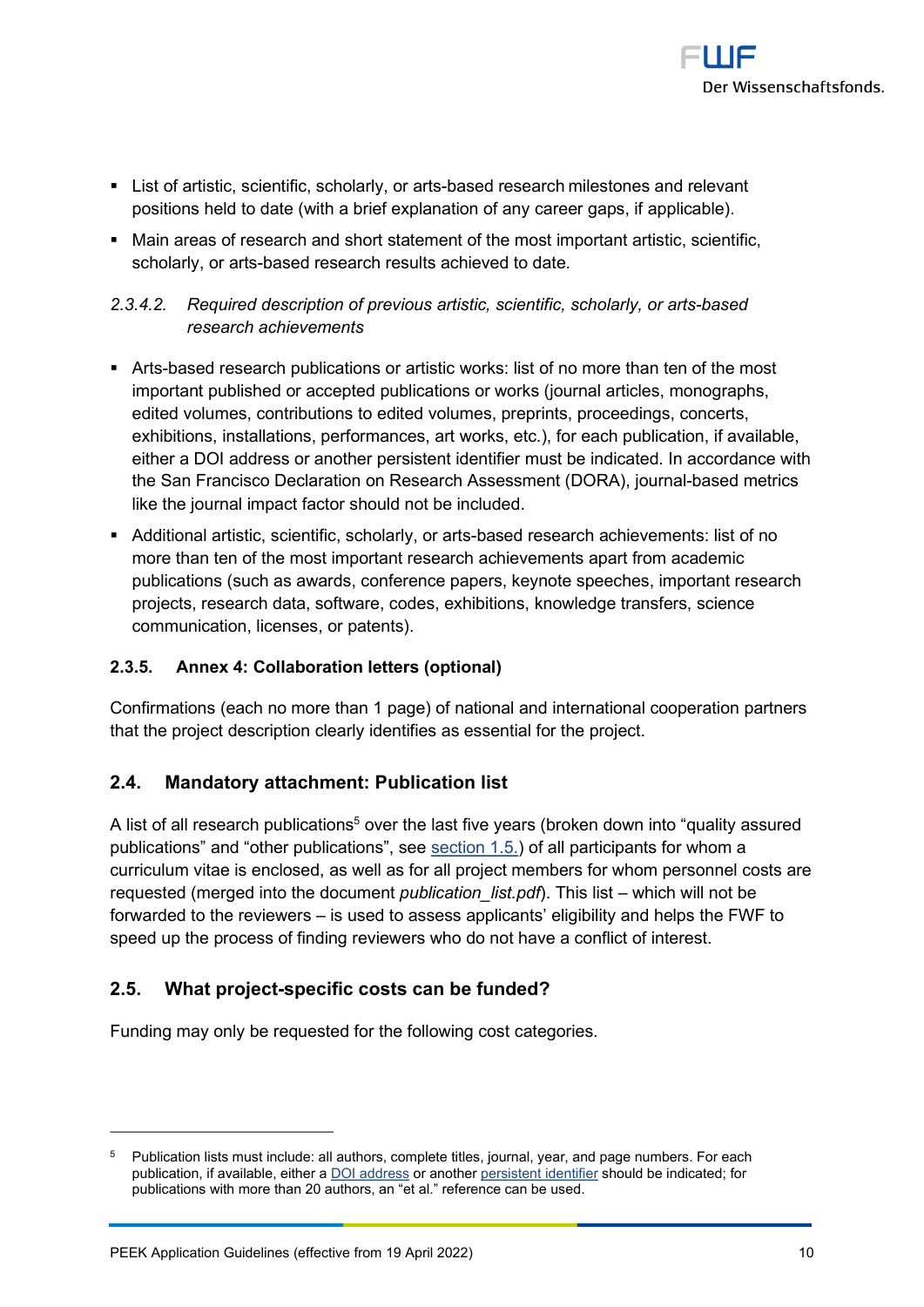

### <span id="page-10-0"></span>**2.5.1. Personnel costs**

Only those personnel may be applied for who are needed in addition to the existing personnel resources for the realization of the project and only to the extent required for the project.

The available legal categories of employment are contracts of employment for full-time or part-time employees and marginal employment. A part-time (50%) contract of employment for "student assistants," which equates to 20 hours per week, may be requested for researchers who have not yet completed a master's or diploma degree programme in the relevant subject area.

The current FWF salary scale (["Personnel costs and salary scale"](https://www.fwf.ac.at/en/research-funding/personnel-costs/) or, for graduates of medicine in Austria, ["Personnel costs and salary scale –](https://www.fwf.ac.at/fileadmin/files/Dokumente/Personalkostensaetze/personell-costs-2020-medicine.pdf) Graduates of medical studies"), indicates the current personnel costs for which funding may be requested. The FWF grants an annual salary adjustment to compensate for inflation, which is applied automatically to all existing contracts of employment in PEEK projects. Please note that for doctoral students, contracts of employment of no more than 75% (which equates to 30 hours per week) may be requested.

## <span id="page-10-1"></span>**2.5.2. Grant-salaried principal investigators**

The FWF defines a grant-salaried principal investigator as a principal investigator whose salary is to be paid from the funding provided for the project. Female applicants are also eligible to apply for funding for professional development.

A detailed description of the requirements and application procedure can be found in the [Information on funding the principal investigator's \(PI's\) salary.](https://www.fwf.ac.at/fileadmin/files/Dokumente/Antragstellung/information_grant-salaried-PI.pdf)

#### <span id="page-10-2"></span>**2.5.3. Equipment costs**

Funding for equipment may only be requested if the equipment is specifically required for the project and if it is not part of the institution's existing infrastructure. "Infrastructure" is considered to include all equipment (and components for the equipment) that must be available in a modern research institution to conduct basic research in the relevant discipline at an internationally competitive level. Thus, items such as computers (laptops, etc.) are considered to be part of the standard infrastructure and therefore no funding will be approved for these items. Please note that if such equipment or components are requested nonetheless, doubts may be raised whether it is possible to conduct leading-edge basic research in such an environment (and indeed how it was possible to carry out the preliminary work related to the project in the first place). This may have an impact on the funding decision.

In this context, "equipment" includes scientific instruments, system components, selfconstructed devices (generally assembled from smaller pieces of equipment and materials), and other tangible fixed assets as well as intangible assets such as licenses, industrial property rights, and licenses derived from such rights, whose acquisition cost per item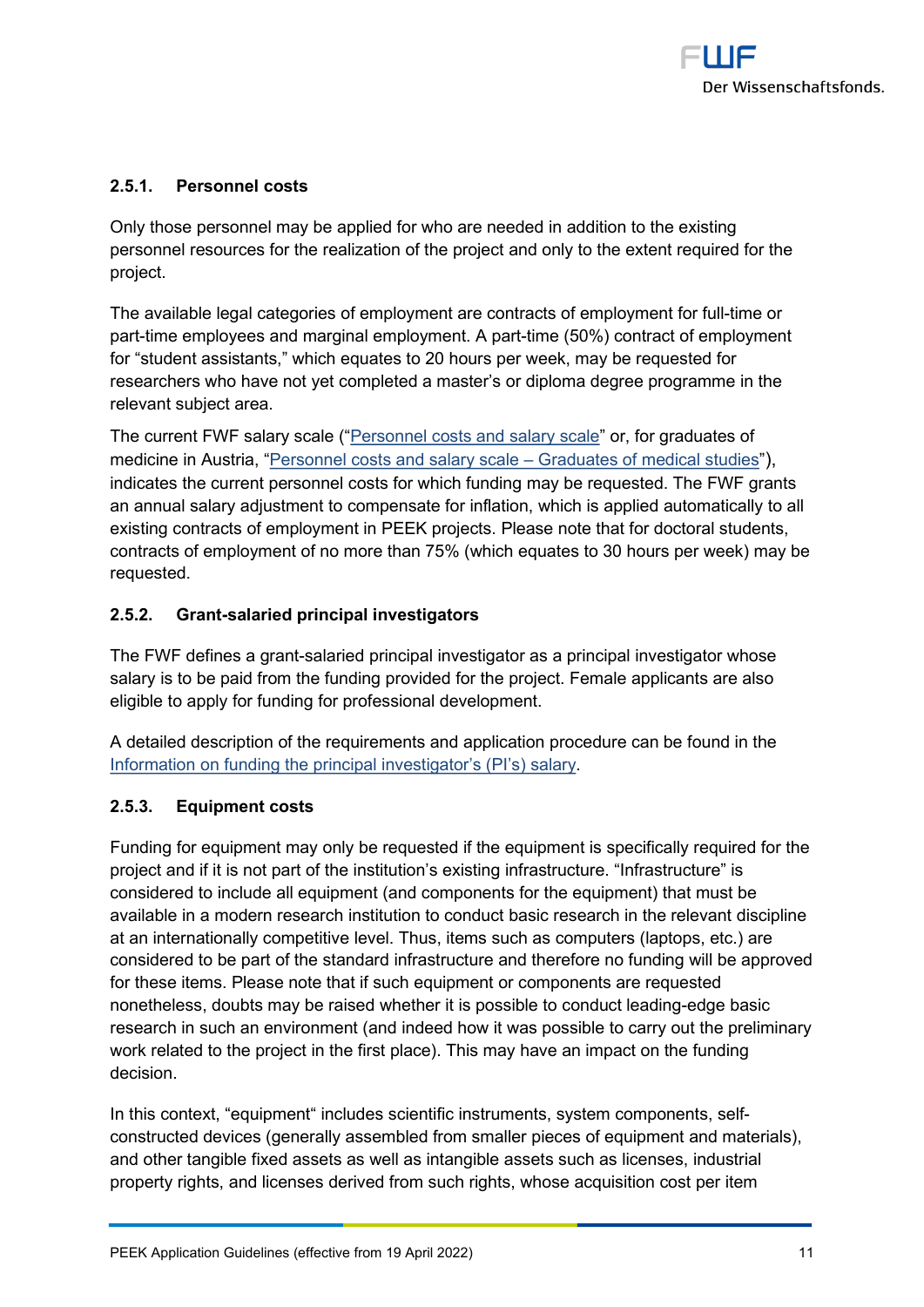

exceeds the amount of EUR 1,500.00 (incl. VAT, unless the research institution is entitled to deduct VAT) and where the said equipment is financed primarily (more than 50% of the total costs of the specific item) from FWF funds. A vendor quote from a company (PDF scan) must be uploaded with the application for each piece of equipment whose acquisition cost (including VAT) exceeds EUR 5,000.00. A vendor quote may not be older than 12 months.

For items of equipment which are required specifically for the project and whose acquisition cost (including VAT) is €24,000 or higher, applicants must confirm with their signatures on the application form (*Affirmation of applicant)* that they have verified that no comparable equipment that could be used or shared is available within a reasonable distance, and that the possibility of (co-)financing by third parties has been explored. Applicants must also ensure that they are aware of any possible costs that could arise from the use, maintenance, and repairs of the equipment.

The principal investigator is to instruct his/her research institution to order the equipment and effect payment accordingly. In all equipment purchases, the research institution's procurement guidelines are to be observed. Each item of equipment is to be recorded in the institution's inventory and the acquisition costs are to be reimbursed from the respective project budget in accordance with the relevant agreement between the research institution and the FWF.

#### <span id="page-11-0"></span>**2.5.4. Material costs**

"Materials" encompasses consumables and small pieces of equipment (cost per item is below EUR 1,500.00 incl. VAT).

The calculation of requested funds for project-specific material costs should be justified with reference to the timelines, work plans, and experiment plans. In making the calculation, experience from previous projects should be considered.

#### <span id="page-11-1"></span>**2.5.5. Travel costs**

Funding may be requested for project-specific travel and accommodation, field work, expeditions, etc. The project description must include a detailed travel plan broken down by project participant. This plan must indicate which persons, for what purpose, when (in which year of the project), for how long and where they will be travelling, and how much this will cost.

When planning travel in connection with a project, researchers should always carefully consider whether travel is absolutely necessary or whether the relevant information can be exchanged virtually. If a project requires travel, transportation by train is preferred to travel by air as a contribution to environmental sustainability. Funding can be requested for any resulting extra costs such as an additional overnight stay. When travelling by air, it is strongly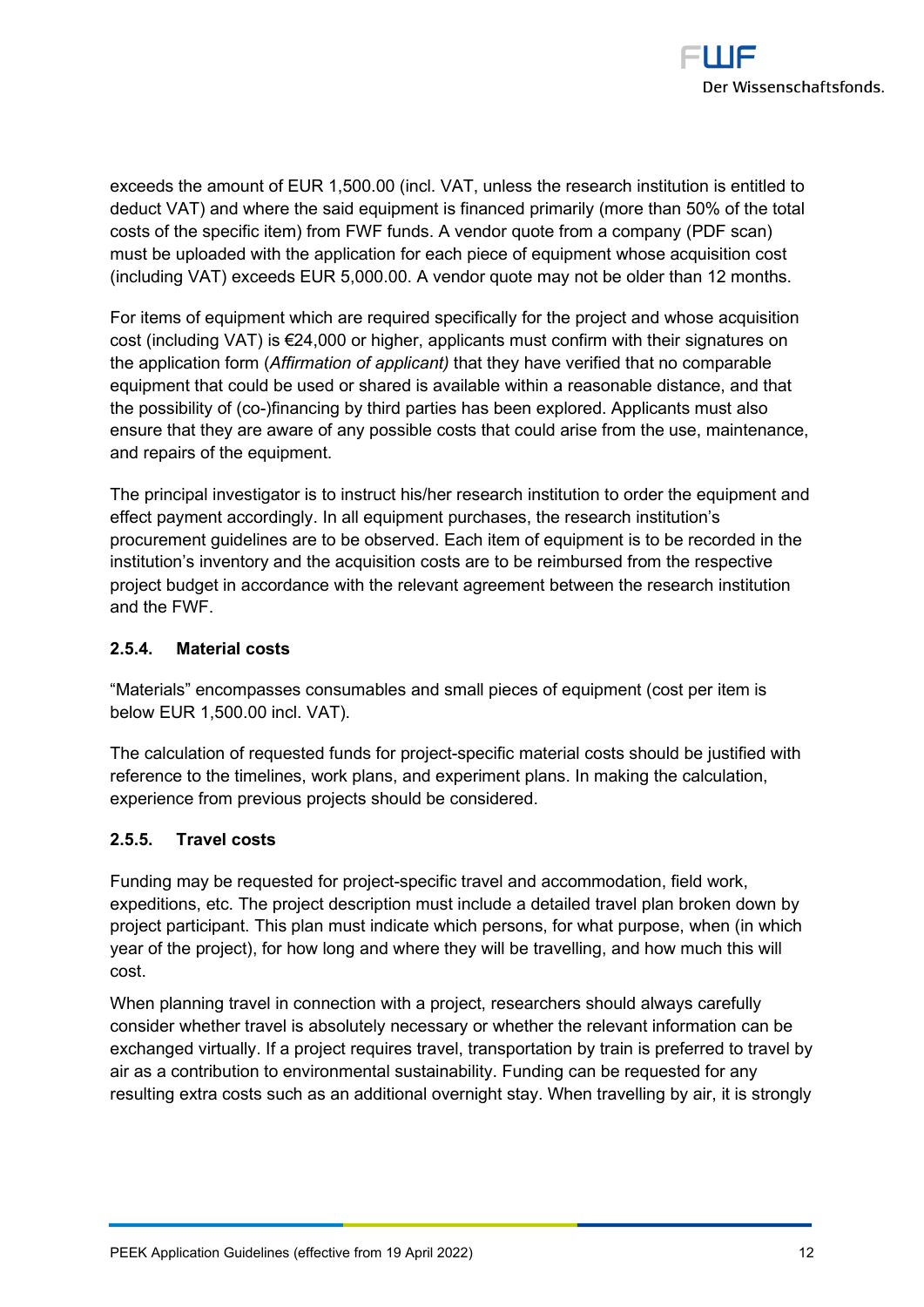<span id="page-12-3"></span>

recommended to make a carbon offset contribution $^6$  $^6$ , which can be requested as part of the travel expenses or funded through the budget for general project costs. A carbon offset contribution can be requested for up to 15 % of the ticket price. Travel expenses for researchers from other Austrian and foreign research institutions can only be granted in exceptional cases and require detailed justification.

The calculation of travel and accommodation costs should generally be based on the federal regulations governing travel costs (RGV). The current RGV rates for travel abroad can be found in the following [document.](http://www.fwf.ac.at/fileadmin/files/Dokumente/Downloads/bgbl.pdf)

For longer stays, a transparent and appropriate budget should be prepared; in general, this budget will be lower than the costs calculated based on RGV rates.

Applicants must not request funding for the presentation of project results at conferences; the costs associated with attending such conferences should be covered by the "general project costs".

#### <span id="page-12-0"></span>**2.5.6. Costs as part of national and international cooperation arrangements**

In contrast to national research partners (see [section 1.6.](#page-3-4)), costs arising within the context of an arts-based research collaboration with an external research institution are to be borne by that research institution.

Within the context of cooperation arrangements, funds may only be transferred to a cooperation partner (whether or not they are based abroad) if they are clearly limited contracts or services and directly necessary for carrying out the Austrian project. These costs must be substantiated by a vendor quote, and funding for them can be requested under "Other costs".

This does not apply to [cooperation arrangements with scientists or scholars from developing](https://www.fwf.ac.at/en/research-funding/fwf-programmes/international-programmes/developing-countries-projects/)  [countries.](https://www.fwf.ac.at/en/research-funding/fwf-programmes/international-programmes/developing-countries-projects/)

#### <span id="page-12-1"></span>**2.5.7. Other costs**

- Independent contracts for work and services (costs for work of clearly defined scope and content carried out by individuals, provided that they are justified in terms of arts-based research and are economical);
- Costs for the preparation, archiving, open access, and reuse of research data in repositories in accordance with the FWF's [Open Access Policy;](https://www.fwf.ac.at/en/research-funding/open-access-policy/)
- Costs that cannot be included under personnel, equipment, materials, or travel costs, for example:

<span id="page-12-2"></span><sup>&</sup>lt;sup>[6](#page-12-3)</sup> The amount of a carbon offset contribution for flights can be calculated, for example, using the CO<sub>2</sub> [calculator](https://www.climateaustria.at/eng/co2offsetting.html) on the website of Climate Austria.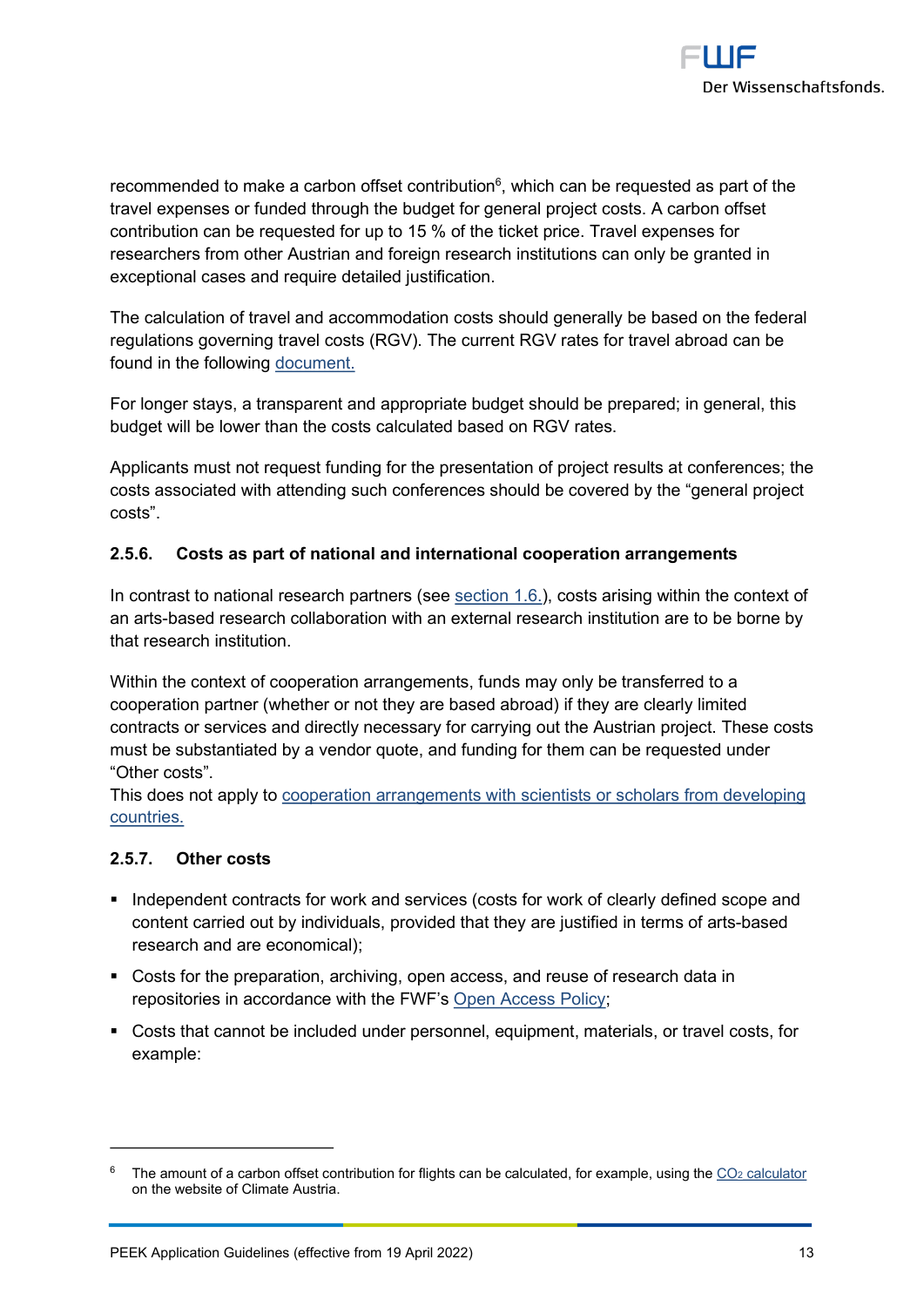

- ‒ Coverage of costs for the use of research facilities, e.g., costs for the project-specific use of available equipment (i.e., project-specific "equipment usage times") or of large research facilities; if the costs exceed EUR 5,000.00 including VAT, vendor quotes must be provided; please upload a PDF scan. Where the costs exceed EUR 10,000.00 not including VAT (over the entire term of the project), each vendor quote must be accompanied by the corresponding calculation basis. This calculation must include information on the nature and scope of the services for which project-specific costs are incurred (according to internal charging procedures, e.g., based on usage days or hours, or based on the number and type of measurements/analyses performed, etc.) and may not contain any infrastructure-related costs like equipment depreciation, supplementary charges for overheads, costs of research premises, etc.;
- ‒ Costs for necessary project-specific artistic events (funding for these costs shall only be granted in the amount considered by the reviewers to be absolutely essential for carrying out the project);
- ‒ Costs for project-specific public relations work in terms of making PEEK and its results visible to a wider audience than the specialised field;
- ‒ Costs for any laboratory animals necessary for the project;
- ‒ Costs for project-specific work carried out outside the applicant's research institution (e.g., for analyses carried out elsewhere, interviews, sample collection, preparation of thin slices, etc.); in case the costs exceed EUR 5,000.00 including VAT, vendor quotes must be uploaded;
- ‒ Costs for the disposal of project-specific hazardous waste.

#### <span id="page-13-0"></span>**2.5.8. General project costs**

For reasons of simplicity, general project costs refer to all those costs that are generally permitted but cannot be requested separately. These include, for example, costs for conference travel as well as smaller, unforeseen costs necessary for the project. General project costs should not be understood in the sense of "overhead costs" of the research institution.

General project costs are to be entered in the appropriate field in the *Cost breakdown* form and calculated as 5% of the total funding requested. No justification for general costs is needed in the project description.

Up to three years after the completion of the project, applicants can apply for additional funds for publications resulting from projects supported by the FWF as part of its [peer-reviewed](https://www.fwf.ac.at/en/research-funding/fwf-programmes/peer-reviewed-publications/)  [publications](https://www.fwf.ac.at/en/research-funding/fwf-programmes/peer-reviewed-publications/) programme.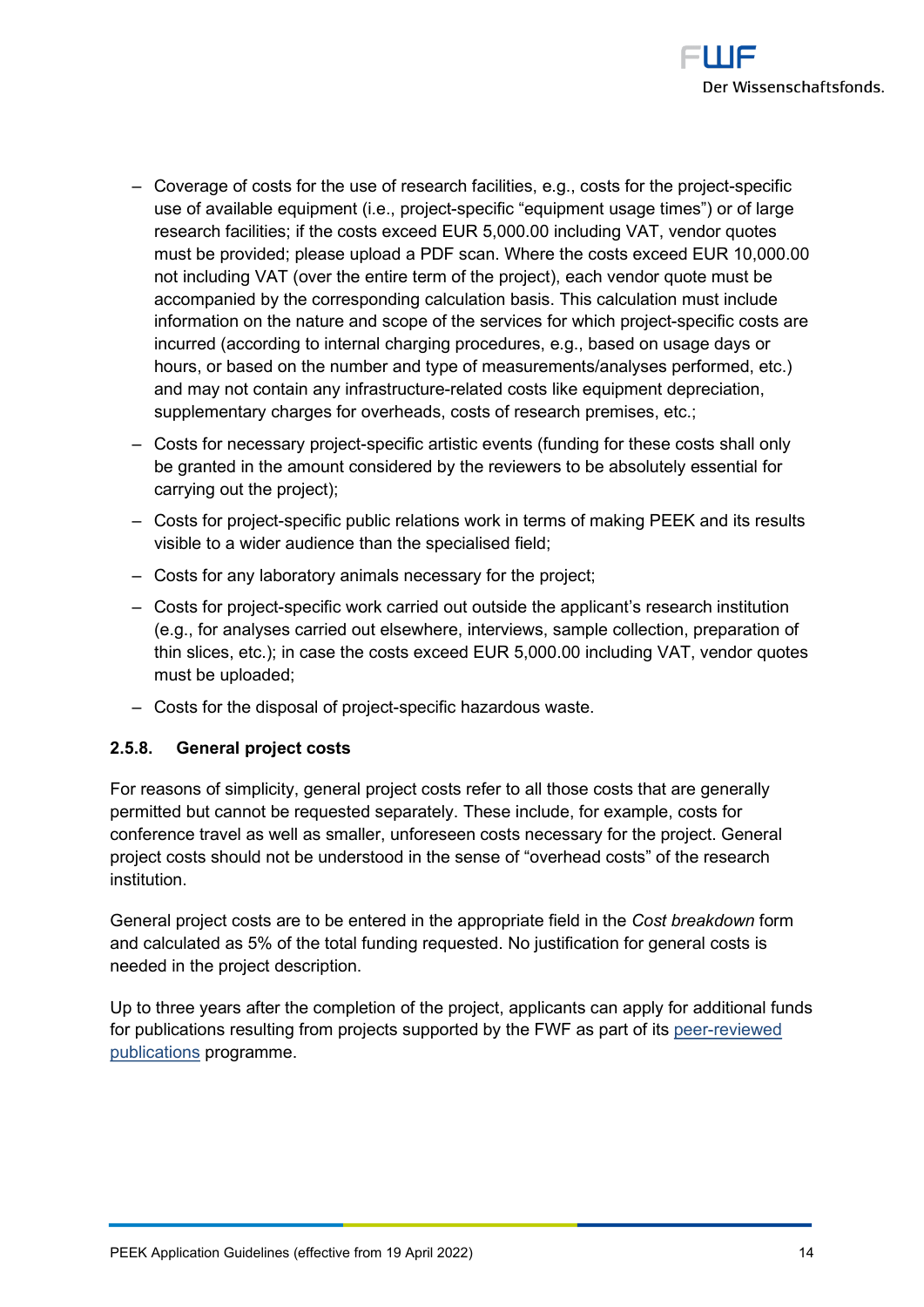

## <span id="page-14-0"></span>**2.6. Forms**

All required forms must be completed in their entirety. For the application to be legally binding, the FWF requires the cover sheet generated automatically at the end of the submission process, including the original signatures and stamps:

- Affirmation of applicant:
- Declaration of consent by the applicant's research institution;
- Consent of the applicant relating to GDRP;
- **EXEDENT Affirmation of the national research partner, where applicable;**
- Declaration of consent by the research institution of the national research partner; where applicable.

*Co-authors* form: All persons who have made substantial contributions to the conception and writing of the application should be named as co-authors. A brief description of the nature of each contribution should be included; where there are no co-authors, applicants should state this explicitly on the form.

## <span id="page-14-1"></span>**2.7. Additional attachments**

In addition to the project description and the forms, the following attachments must be uploaded, where applicable:

- Cover letter;
- **EXECUTE:** List of reviewers who should be excluded;
- If the project submitted is the continuation of an FWF-funded project, a report on previous results or a final report and a list of publications resulting from the project must be uploaded in the language of the application (no more than 6 pages);
- For the attachments needed when a rejected application is revised and resubmitted, see [section 2.8](#page-14-2).;
- Vendor quotes for requested pieces of equipment whose acquisition cost (including VAT) is EUR 5,000.00 or higher. (Please provide one quote from one company for each piece of requested equipment. These quotes may be submitted in German).
- Vendor quotes for any relevant items requested under "Other costs" (e.g., use of research facilities).

It should be noted that any annexes or attachments in addition to the ones mentioned above will not be considered in further stages of the application process (such as letters of recommendation, "forthcoming" publications etc.).

## <span id="page-14-2"></span>**2.8. Revising a rejected application ("resubmission")**

A resubmission is defined as the revision of a rejected application which – regardless of the programme category – deals with the same or similar arts-based research questions. Where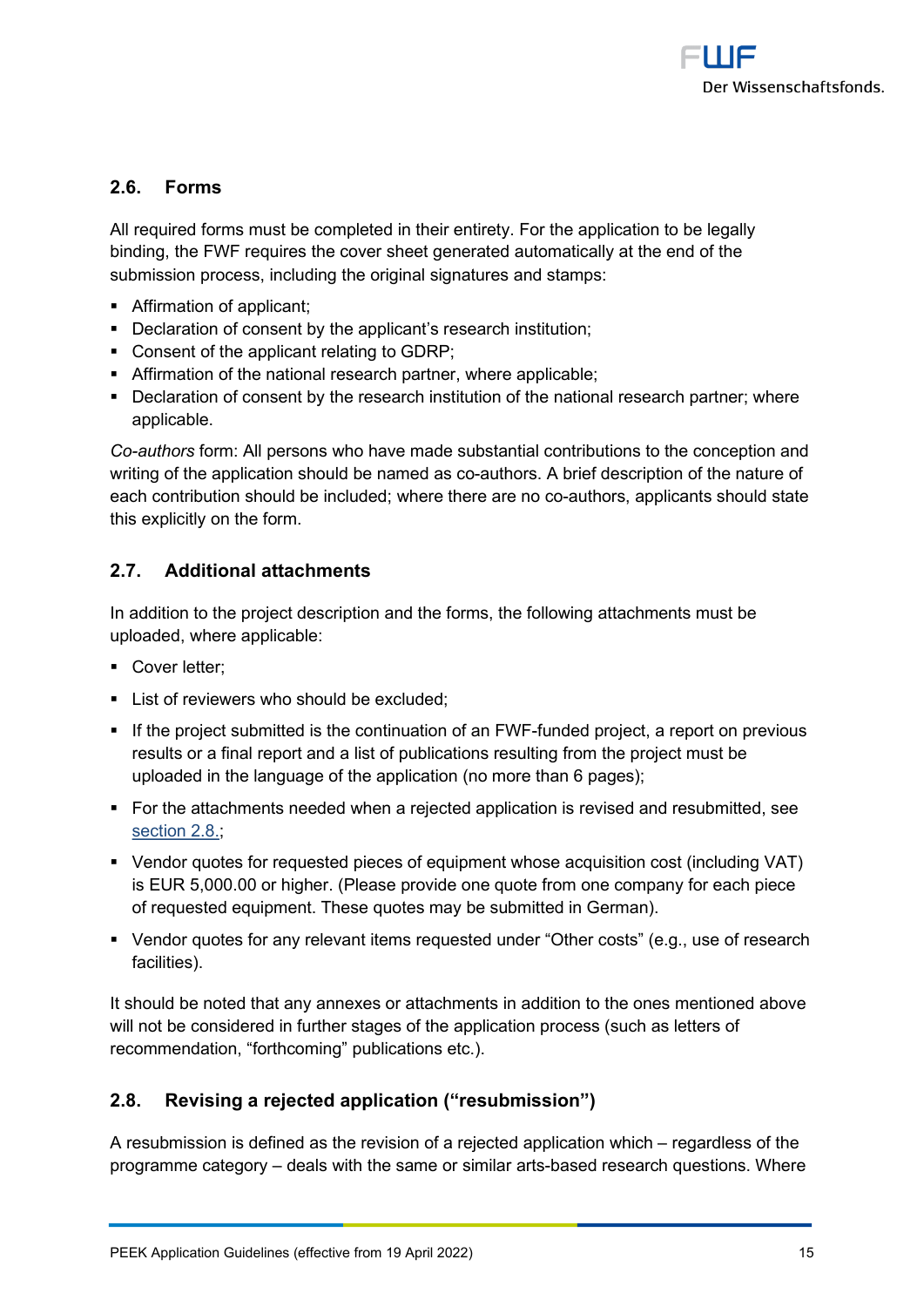

an applicant submits an application on the same or very similar arts-based research questions yet does not consider it to be a resubmission but an entirely new project, the applicant must submit a separate accompanying letter to the FWF Office explaining how the research questions have in fact changed. For example, changes in research methods alone are not sufficient for a proposal to qualify as a completely new project. In cases of doubt, the decision-making bodies of the FWF shall decide.

- An accompanying letter containing an overview of all changes made in the resubmitted application must be submitted to the FWF. This overview will not be passed on to the reviewers.
- Response(s) to reviews: the applicant can decide whether the response(s) should be passed on only to the relevant previous reviewer concerned or to all reviewers. These response(s) should address the suggestions and criticism expressed in each review of the previous application and point out the changes made on that basis. Such responses are not necessary in the case of reviews written by persons who are to be excluded from the review process for the resubmitted application. However, such exclusions must be justified and will also be counted toward the list of reviewers (see [section 3\)](#page-15-0) who are to be excluded for the resubmission.

If all the reviewers are to receive the response(s), the applicant must submit a single document containing an overall response. If the response(s) are to be passed on only to the reviewers who were previously involved, the applicant should include a short response to each review in a separate document.

Resubmissions must show changes. If an application has been rejected for the reasons for rejection C3, C4, and C5, these changes need to be substantial (based on the comments in the reviews). If no such changes are made, the FWF's decision-making bodies will return the application to the applicant without review.

There is no deadline within which a resubmission of a rejected application must be submitted, but any relevant application requirements must be considered. Submission of a resubmission follows the application procedure described in [2.2.3.,](#page-5-4) meaning that it is submitted as a new independent application and not as an additional application to the previously rejected application.

## <span id="page-15-0"></span>**3. Processing of and decision on the application**

The FWF Office undertakes a formal check of applications that have been submitted on time, i.e., before the deadline of the call specified on the website. Proof of timely submission is the postmark on the envelope or, in the case of electronic submission, the sent date of the email including qualified electronic signature. A detailed description of the decision-making process, the criteria for selecting international reviewers, detailed rules concerning conflicts of interest and the composition of juries and boards can be found in the [General Principles of](https://www.fwf.ac.at/en/research-funding/decision-making-procedure-evaluation/decision-making-procedure/)  [the Decision-Making Procedure.](https://www.fwf.ac.at/en/research-funding/decision-making-procedure-evaluation/decision-making-procedure/)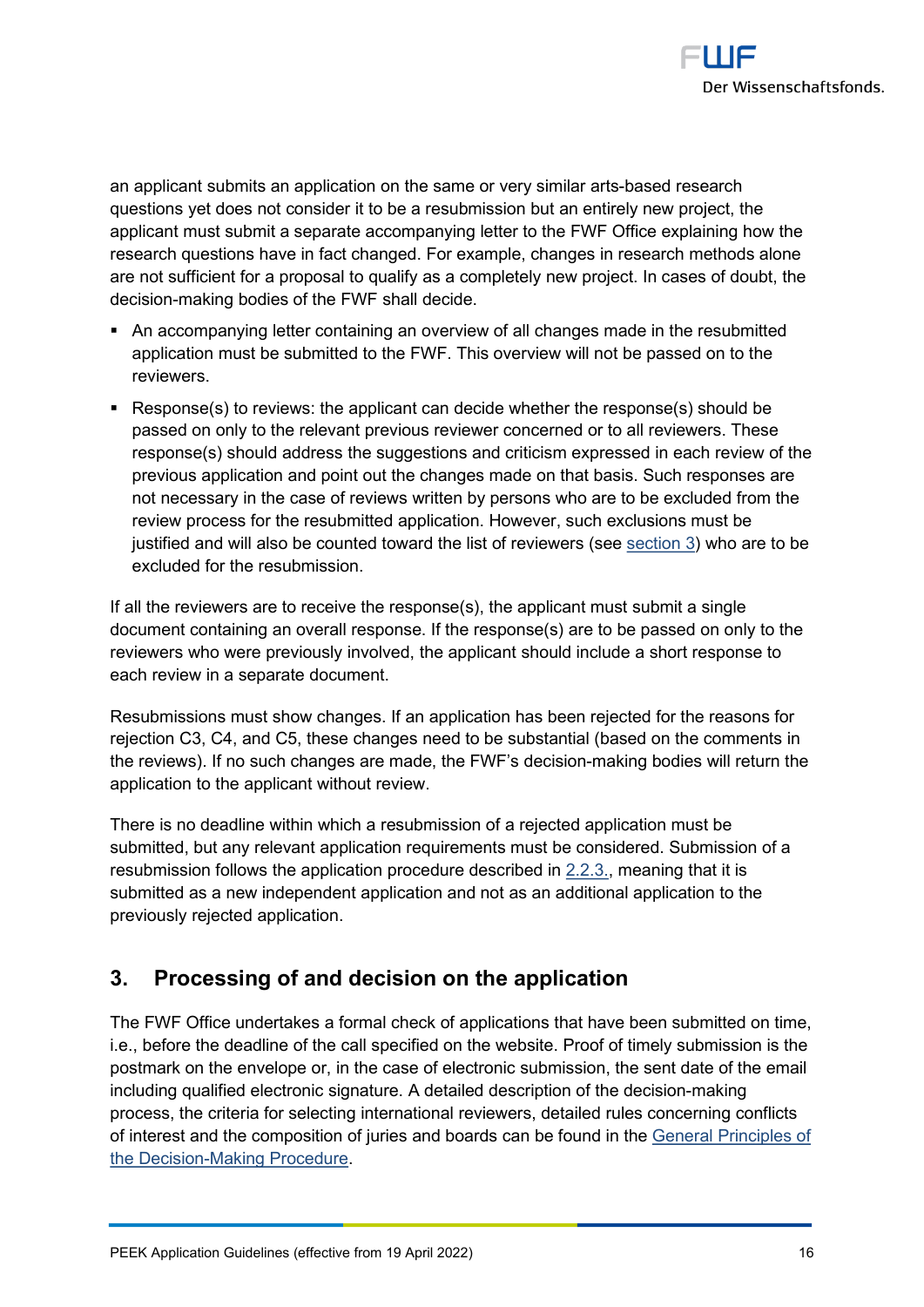

The review process is conducted by an international board established for PEEK. Information on the average duration of the review process can be found in the **FWF-Dashboard**. When the review process is completed, the FWF Board considers the reviews and decides whether the application should be supported. Applicants will be informed in writing of the FWF's decisions.

The number of reviews required for a funding approval depends on the amount of funding requested. For requests of up to EUR 400,000.00, at least two reviews are needed; for each additional EUR 200,000.00, at least one further review is required (e.g., up to EUR 600,000.00, at least 3 reviews, and so on).

▪ *Requests for changes and returning applications without review*

The FWF will not process incomplete applications, those which do not comply with the FWF's regulations or which contain formal errors (in particular, if the maximum length permitted is exceeded), unless and until the applicant has rectified the problems within 10 days from when the list is sent to correct the errors. If the problems have not been resolved within this period of time, the FWF's decision-making bodies will return these proposals without review. Similarly, applications will not be reviewed if they have been previously rejected by the FWF and resubmitted without appropriate revisions.

All applications that conform with the FWF's regulations will be sent out for review. The reviewers (generally persons working outside of Austria) will be selected by the members of the FWF Board and confirmed by the FWF's decision-making bodies.

Once the review process has begun, no more changes can be made to the application.

The most common reasons why applications are returned without review are that the application does not address specific hypotheses or research questions (see [section](#page-7-1)  [2.3.1.](#page-7-1)).

▪ *Reasons for rejection*

The reasons for rejecting an application will be analysed and assigned one of five categories (C1–C5). The result will be sent to applicants along with the reviews. A detailed description of the categories can be found in the [General Principles of the Decision-](https://www.fwf.ac.at/en/research-funding/decision-making-procedure-evaluation/decision-making-procedure/)[Making Procedure.](https://www.fwf.ac.at/en/research-funding/decision-making-procedure-evaluation/decision-making-procedure/)

▪ *Resubmissions*

If the application is a resubmission of a previously rejected proposal, the FWF will generally contact those reviewers who provided *constructive* criticism on the previous application. Reviewers who gave entirely positive or negative comments will generally not be contacted for a second review. However, please note that all resubmissions are also evaluated by new reviewers.

## ▪ *Proposal bans*

Applications that are rejected for reason C5 will be barred for 12 months (from the date of the decision) and cannot be resubmitted during that period.

Applications that have been submitted three times and rejected for reasons C3 or C4 (with the "three times" referring to the original application and two resubmissions) are also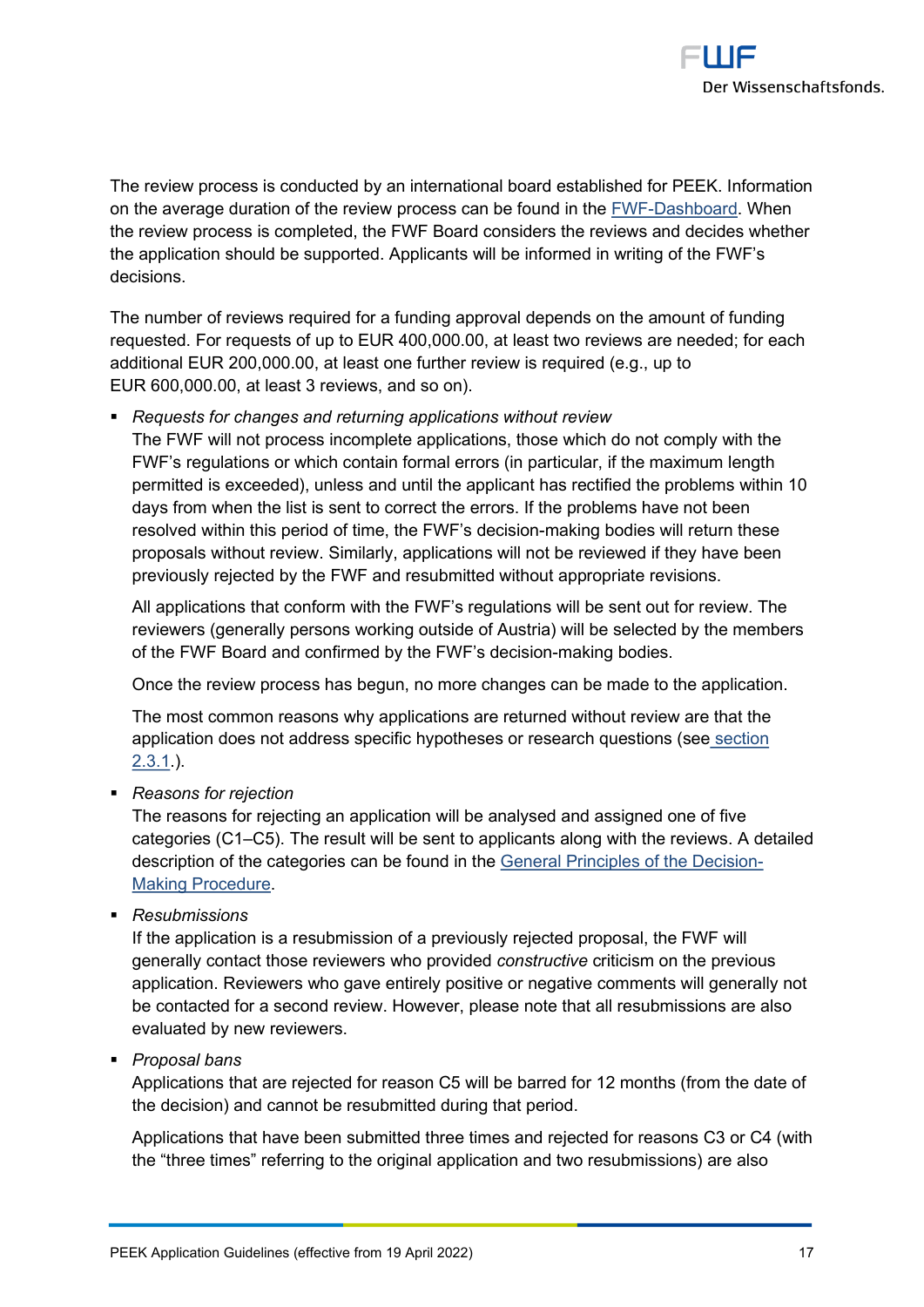

barred for 12 months (from the date of decision). Rejections for reasons C1 or C2 do not count towards this total.

It is only ever topics that are temporarily banned according to these rules, and not applicants.

▪ *Exclusion of reviewers* 

As mentioned in [section 2.7.,](#page-14-1) an additional document may be uploaded giving a list of up to three reviewers who the applicant believes may have a conflict of interest and whom the applicant therefore does not wish to review the application.

The applicant must give reasons for why they wish to exclude certain reviewers. If the reasons given hold up to scrutiny, the FWF will generally fulfil such requests and will exclude those reviewers from the review process.

A detailed description of the FWF's policy on conflicts of interest can be found in the [General Principles of the Decision-Making Procedure](https://www.fwf.ac.at/en/research-funding/decision-making-procedure-evaluation/decision-making-procedure/) document.

Please note that the FWF does not wish to receive, nor will it consider a list of possible reviewers from applicants.

# <span id="page-17-0"></span>**4. Compliance with legal requirements and standards of research integrity**

Applicants must comply with all legal requirements and safety provisions (e.g., the Federal Disabilities Act) that apply to their PEEK project and obtain all the necessary permits (e.g., from the Ethics Commission, the Commission for Animal Experimentation, the Federal Monuments Authority Austria, or the relevant foreign authorities).

Applicants must also comply with the [Guidelines for Good Scientific Practice](https://oeawi.at/en/guidelines/) of the [Austrian](https://oeawi.at/en/)  [Agency for Research Integrity \(ÖAWI\).](https://oeawi.at/en/) If there is reason to believe that an applicant has failed to comply with these standards, the FWF will carry out a plausibility check in accordance with its [procedure.](https://www.fwf.ac.at/fileadmin/files/Dokumente/Research_Integrity_Ethics/FWF_Verfahren_Research_Misconduct-en.pdf) Depending on the circumstances, the FWF can arrange for the Austrian Agency for Research Integrity (ÖAWI) to carry out an investigation. The FWF reserves the right to suspend, in part or in whole, any procedures related to applications or ongoing projects until this check or investigation has been concluded.

## <span id="page-17-1"></span>**5. Publication of project data and results**

The FWF would like to point out that should the project be approved, the FWF will publish on its website a summary of the project in German and English for public relations (PR) purposes – which must be sent to the FWF by the applicant when returning the grant agreement – as well as the amount of funding granted and, on project completion, summaries of the final report of the project. The principal investigator should ensure that these summaries are written in such a way as to safeguard legitimate interests of secrecy for reasons of national defence and patent law, and that trade secrets are appropriately protected. Guidelines for writing PR summaries can be found [here.](https://www.fwf.ac.at/fileadmin/files/Dokumente/Antragstellung/vorgaben_pr-kurzfassungen.pdf)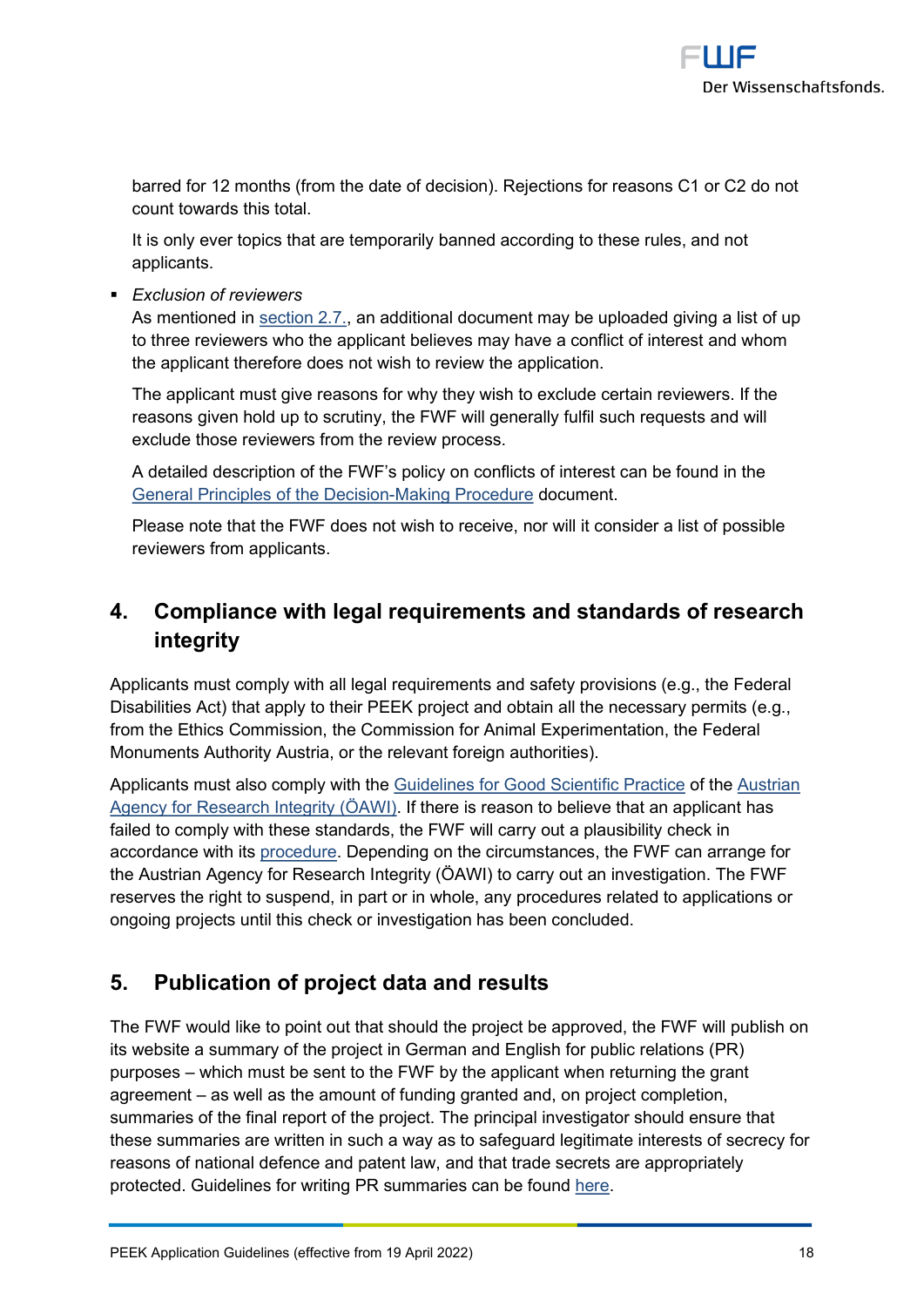

In addition, the FWF requires a data management plan (DMP) for all approved projects. This should also be sent to the FWF when returning the grant agreement. The template for the DMP can be viewed and downloaded [here.](https://www.fwf.ac.at/en/research-funding/open-access-policy/research-data-management/)

For any kind of publication of project results (e.g., academic publications, research data, conference papers, and media reports), applicants must comply with the guidelines specified in the funding agreement on acknowledging the FWF as the funding institution and the [Open](https://www.fwf.ac.at/en/research-funding/open-access-policy/)  [Access Policy.](https://www.fwf.ac.at/en/research-funding/open-access-policy/)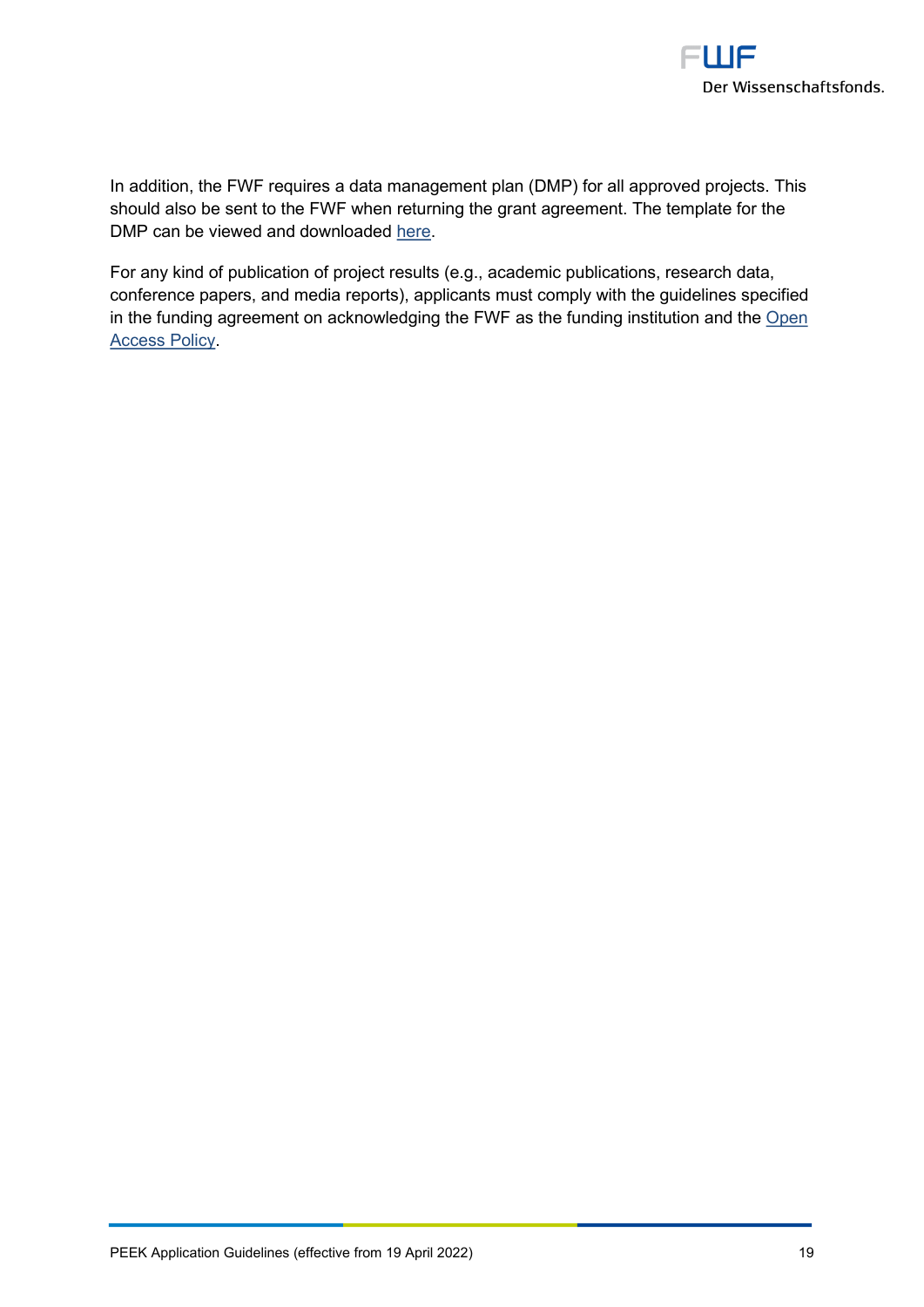

# <span id="page-19-0"></span>**Appendix 1: Template: information on the research institution and finances**

Note: The information on the research institution and the description of project finances must be presented using the following structure and appended to the project description as Annex 2. The costs must be broken down and adequately justified for each point below. The list and justification of the costs requested must be in accordance with the costs indicated in the *cost breakdown* form.

- a) Details on the research institution of the applicant and  $-$  if applicable  $-$  of national research partners:
	- Existing personnel (not financed by the FWF, usually the principle investigator and project participants at the research site(s))
	- Existing infrastructure

b) Information on the funding requested:

- **Explain briefly why the personnel requested is needed for the personnel requested** (type(s) of requested position(s), job descriptions, extent of employment, and duration of involvement in the project);
- Explain briefly why the non-personnel cost applied for are justified (equipment, materials, travel, and other costs). If funding for equipment is requested, applicants must explain why this does not constitute part of the basic equipment of the given research environment – see also [section 2.5.3.](#page-10-2)

List and justification for

Personnel costs:

Equipment costs:

Material costs:

Travel expenses:

Other costs (including independent contracts for work and services):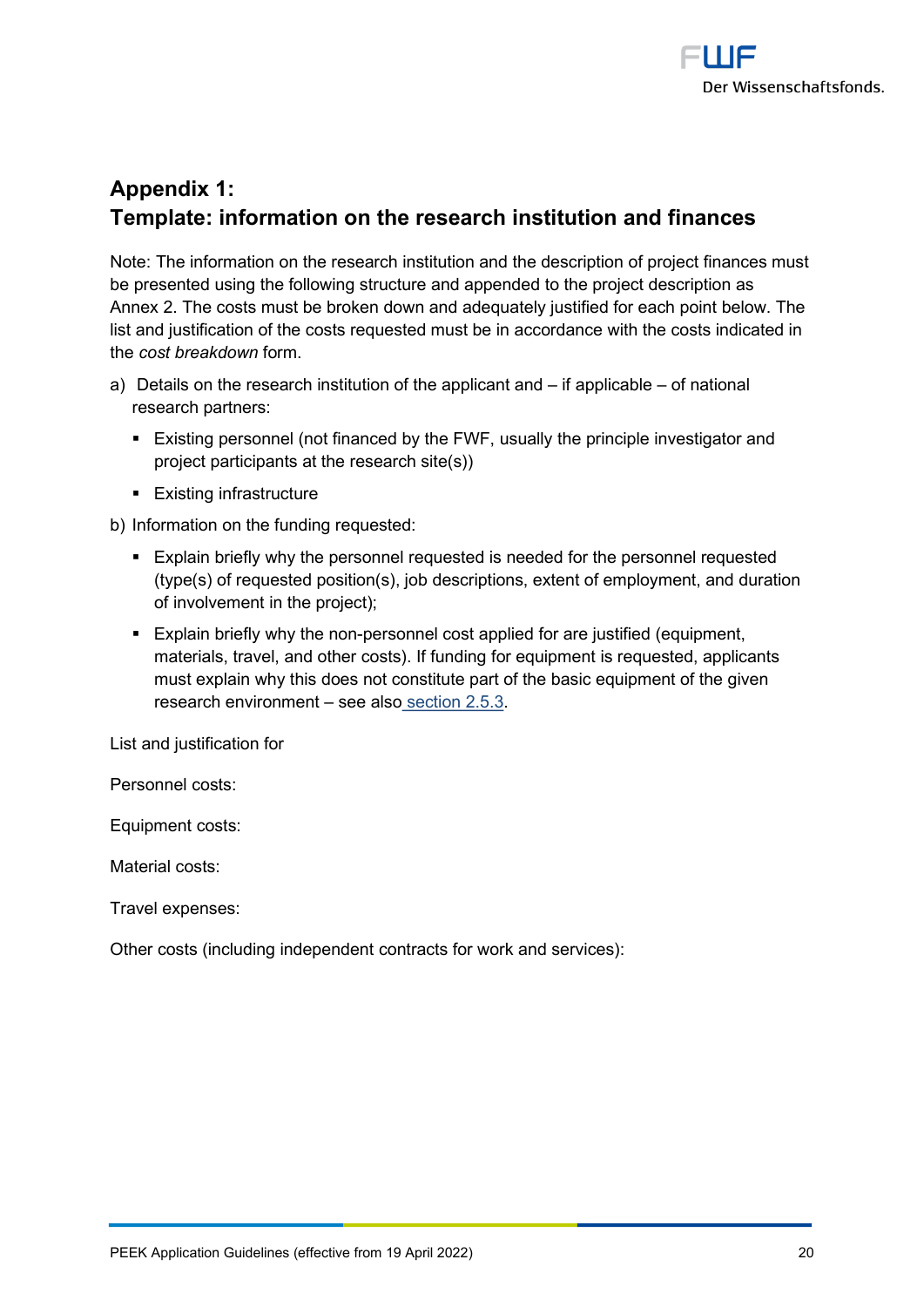<span id="page-20-3"></span>

# <span id="page-20-0"></span>**Appendix 2: Notes and questions for reviewers in the Programme for Arts-based Research (PEEK)[7](#page-20-1)**

The FWF actively supports equal opportunities and fair treatment for all applicants. The FWF does not put applicants at a disadvantage for non-research-related reasons (such as age, gender, etc.) and therefore asks all reviewers to apply the same standards. For example, when assessing applicants' qualifications, please disregard their actual age, but consider their academic age in the field of arts-based research instead.

Our commitment to equal opportunities also means taking into account breaks or delays in applicants' research careers (e.g., due to parental leave; long-term or chronic illness; disability; caring responsibilities; etc.), which may have led to publication gaps, atypical career paths, or limited international research experience.

Only the ten most important arts-based research publications or artistic works and the ten most important additional research achievements of the applicant are to be considered when evaluating the application. As a signatory to the [San Francisco Declaration on Research](https://sfdora.org/read/)  [Assessment \(DORA\),](https://sfdora.org/read/) the FWF also emphasizes that, in assessing research performance, reviewers should refrain from using journal-based metrics such as the Journal Impact Factor.

<span id="page-20-4"></span>Please review the present proposal $^8$  $^8$ , using the following six assessment criteria: 1) innovation and originality, 2) quality of the proposed research, 3) approach and feasibility, 4) researchers' qualifications, 5) ethics and gender, and 6) overall evaluation. For each of these criteria except 5) we ask you for both written comments and a rating on a scale from "excellent" to "poor". Please be aware, however, that the FWF's funding decision will be

based primarily on reviewers' written assessments rather than the ratings assigned.

Please keep in mind that sections 1 and 2 will be forwarded to the applicant in its entirety and in anonymous form.

## **Section 1**

#### 1) **Innovation and originality**

Is the proposed arts-based research innovative? Does it make an original contribution to its field?

<span id="page-20-1"></span><sup>&</sup>lt;sup>[7](#page-20-3)</sup> Further information can be found on our website[: FWF's corporate policy and mission](https://www.fwf.ac.at/en/about-the-fwf/corporate-policy/) or Application [Guidelines for PEEK Projects.](https://www.fwf.ac.at/en/research-funding/fwf-programmes/peek/)

<span id="page-20-2"></span><sup>&</sup>lt;sup>[8](#page-20-4)</sup> The project proposal must meet the FWF's formal requirements. Please bear these in mind when writing your review. (Key formal requirements: 20 pages max. for the project description including figures and tables; 5 pages max. for the list of references; 3 pages max. for each CV, including a description of previous artistic, scientific, scholarly, or arts-based research achievements and the ten most important publications or works. For further details, se[e Application Guidelines for PEEK Projects.](https://www.fwf.ac.at/en/research-funding/fwf-programmes/peek/))